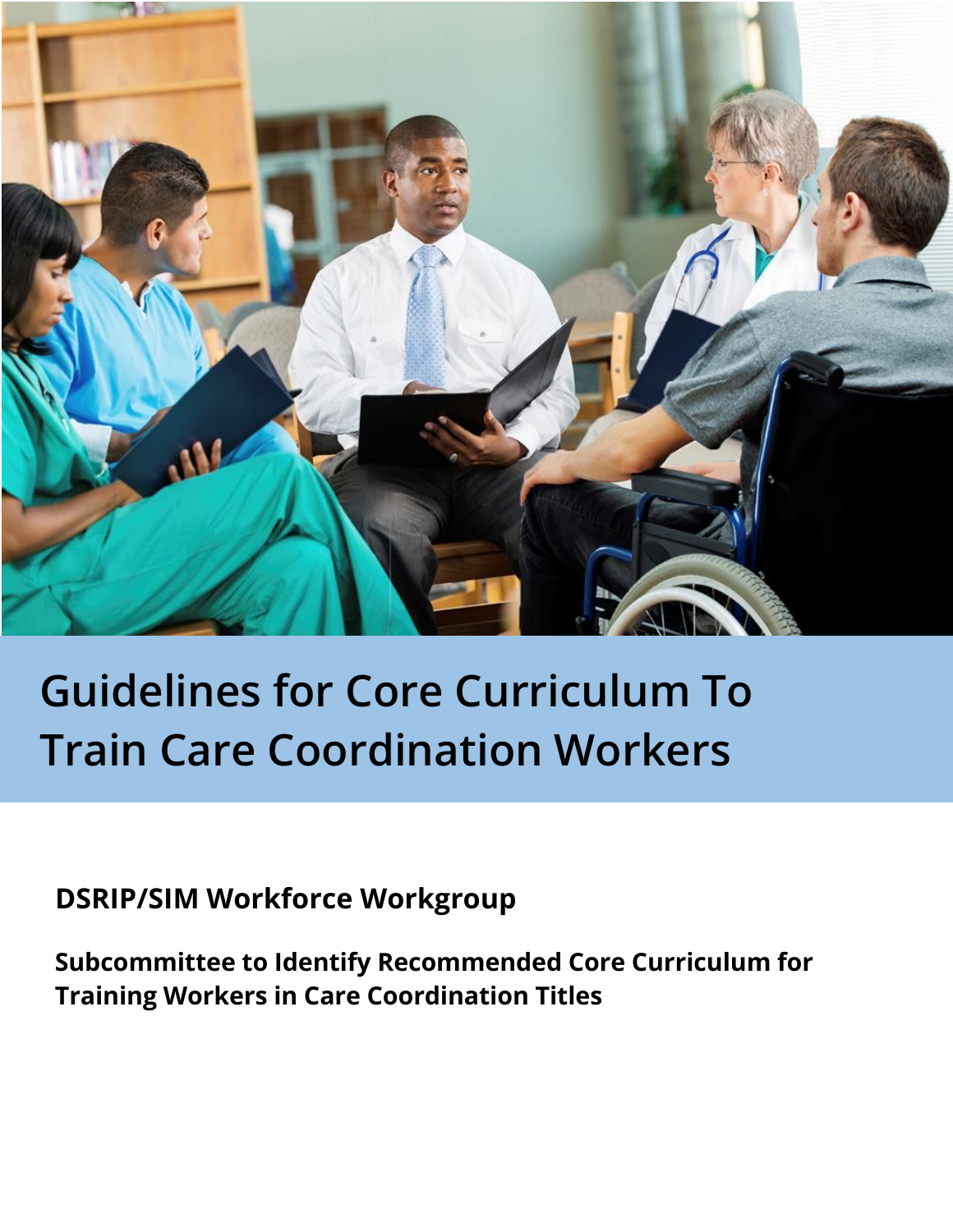## **Guidelines for Core Curriculum to Train Care Coordination Workers**

The DSRIP/SIM Workforce Workgroup recognized the need to identify consistent care coordination training guidelines for all workers who provide care coordination services. A subgroup was formed, comprised of representatives of organizations that play leading roles in the State's workforce development efforts around care coordination education and training. These organizations and their representatives are listed below:

- Center for Health Workforce Studies, Jean Moore and Bridget Baker
- JFK,Jr. Institute for Worker Education, City University of New York, Carrie Shockley and William Ebenstein,
- Fort Drum Regional Health Planning Organization, Tracy Leonard
- New York Alliance for Careers in Healthcare, Shawna Trager
- State University of New York, Office of Academic Health & Hospital Affairs, Heather Eichin
- 1199SEIU/League Training & Upgrading Fund, Sandi Vito, Becky Hall and Selena Pitt
- Paraprofessional Health Institute, Carol Rodat

The group worked together to identify key concepts in care coordination and shared and reviewed a wide array of care coordination training curricula, including:

- CUNY Credited Course Sequence in Care Coordination and Health Coaching
- HealthStream and the American Academy of Ambulatory Care Nursing (AAACN) Care Coordination and Transition Management (CCTM)
- Hudson Mohawk Area Health Education Center (AHEC) Care Management Skills Training/Adirondack Health Institute (AHI)
- New York Alliance for Careers in Healthcare Training- Core Competencies for Today's Healthcare Workforce
- North Country Care Coordination Certificate Program
- 1199SEIU TEF and PCDC Care Coordination Fundamentals

Most of these curricula were designed based on national literature reviews of care coordination training provided around the country. There was a great deal of consistency in content across the different training curricula reviewed. The group worked collaboratively to identify key concepts drawn from these curricula to serve as the basis for developing core curriculum guidelines that could be used statewide in training workers who provide care coordination services. The results of this effort are detailed below, and include nine (9) modules that in the group's opinion, represent core content for care coordination training. Each module includes recommended topics with learning objectives and examples of resources. Also included is a list of open-source resources and a bibliography of readings that cover a wide array of topics relevant to care coordination training. These readings may be of particular use to curriculum developers and trainers. Please note, the resources and bibliography of readings were contributed by individuals who assisted in developing the guidelines as well as reviewers of the guidelines. The group recognizes that these reference materials represent a starting point and they are far from complete. Instead, they should be viewed as available material for trainers and others engaged in planning care coordination training programs.

This work represents recommended guidelines for care coordination training and could serve as a training base for workers who provide care coordination services. However, the group agreed on the importance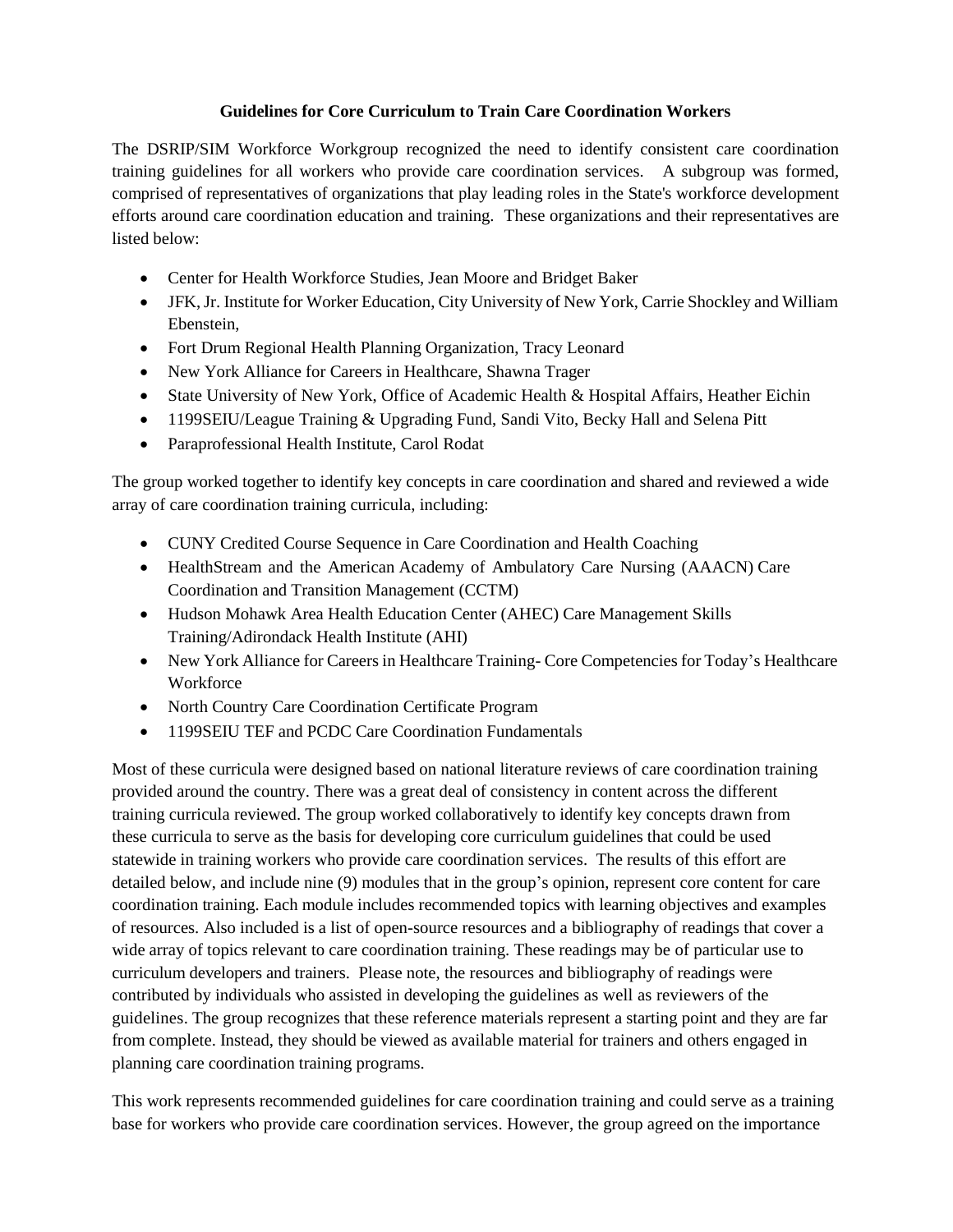of supporting flexible approaches to care coordination training. Specifically, the training content is designed to be adapted by trainers to account for factors such as education level and experience of trainees, target populations (e.g., chronically mentally ill, children), setting, and geography (.i.e., rural/urban variation). Components of the curriculum could also be integrated into the training of other health workers, for example, home health aides, medical assistants, and community health workers. Consideration should also be given to training the supervisors of care coordinators to ensure a clear understanding of the roles and functions of care coordinators, based on this training.

Standardized guidelines for care coordination training assures employers that their workers have a consistent base of knowledge on care coordination and the services they provide. It can also support the development of stackable credentials and career mobility. Additionally, these modules could serve as a basis for credit bearing courses on care coordination provided by local colleges.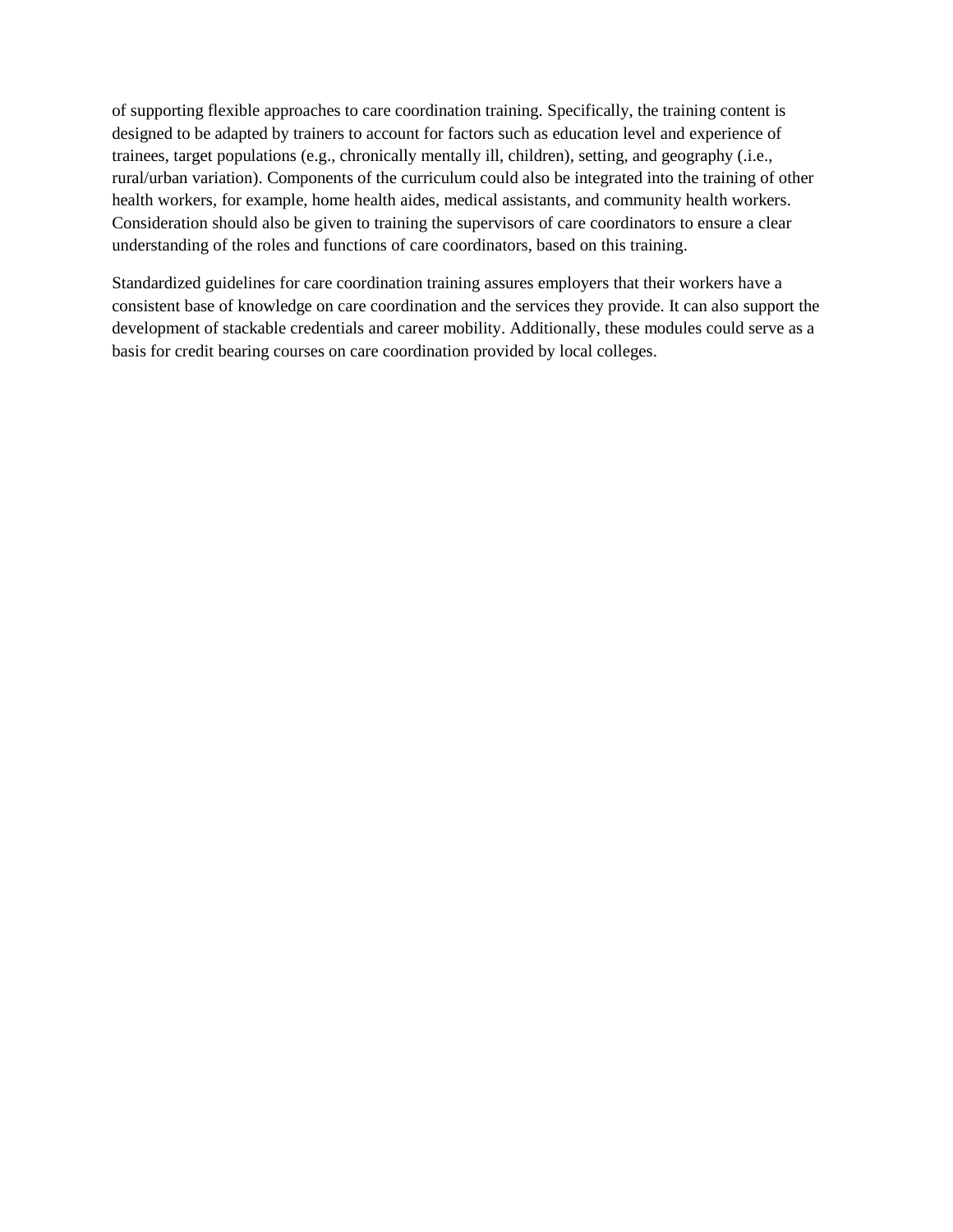## **SUMMARY**

Below is a summary of the nine (9) modules and accompanying learning topics that serve as the base for training workers who provide care coordination services. It is anticipated that, in all, these training modules should take between 36 and 45 hours to complete. Ultimately, the modules could be customized to account for variation in trainees, target populations, settings and geography. Further, these modules have the potential to serve as the basis for a credit bearing course available at local colleges.

- 1. Introduction to New Models of Care and Healthcare Trends
	- a. Overview of the U.S. healthcare system
	- b. Introduction to care coordination
	- c. New models of care
- 2. Interdisciplinary Teams
	- a. Working on interdisciplinary teams
	- b. Building positive relationships on a team
	- c. Communication with team members
	- d. Participating in team huddles
	- e. Dealing with team conflict
- 3. Person-Centeredness and Communication
	- a. Defining person-centered care planning
	- b. Recognizing family and patient needs
	- c. Communication and patient engagement techniques (part 1)
	- d. Communication and patient engagement techniques (part 2)
	- e. Health literacy
- 4. Chronic Disease and Social Determinants of Health
	- a. Overview of chronic disease and co-morbidities (part 1)
	- b. Overview of chronic disease and co-morbidities (part 2)
	- c. Social determinants of health
	- d. Self-management
- 5. Cultural Competence
	- a. Recognizing patients' families' cultural needs/factors that may affect their choices or engagement
	- b. Communicating with patients and families in a culturally competent manner
- 6. Ethics and Professional Boundaries
	- a. Ethical and professional responsibilities
	- b. Professional boundaries
- 7. Quality Improvement
	- a. The quality improvement process
	- b. Quality improvement methods and processes
- 8. Community Orientation
	- a. Connecting patients and families to community resources
	- b. Supporting families as they seek resources in the community
- 9. Health Information Technology, Documentation and Confidentiality
	- a. Basic technology skills and the electronic health records
	- b. Documentation
	- c. Confidentiality and guidelines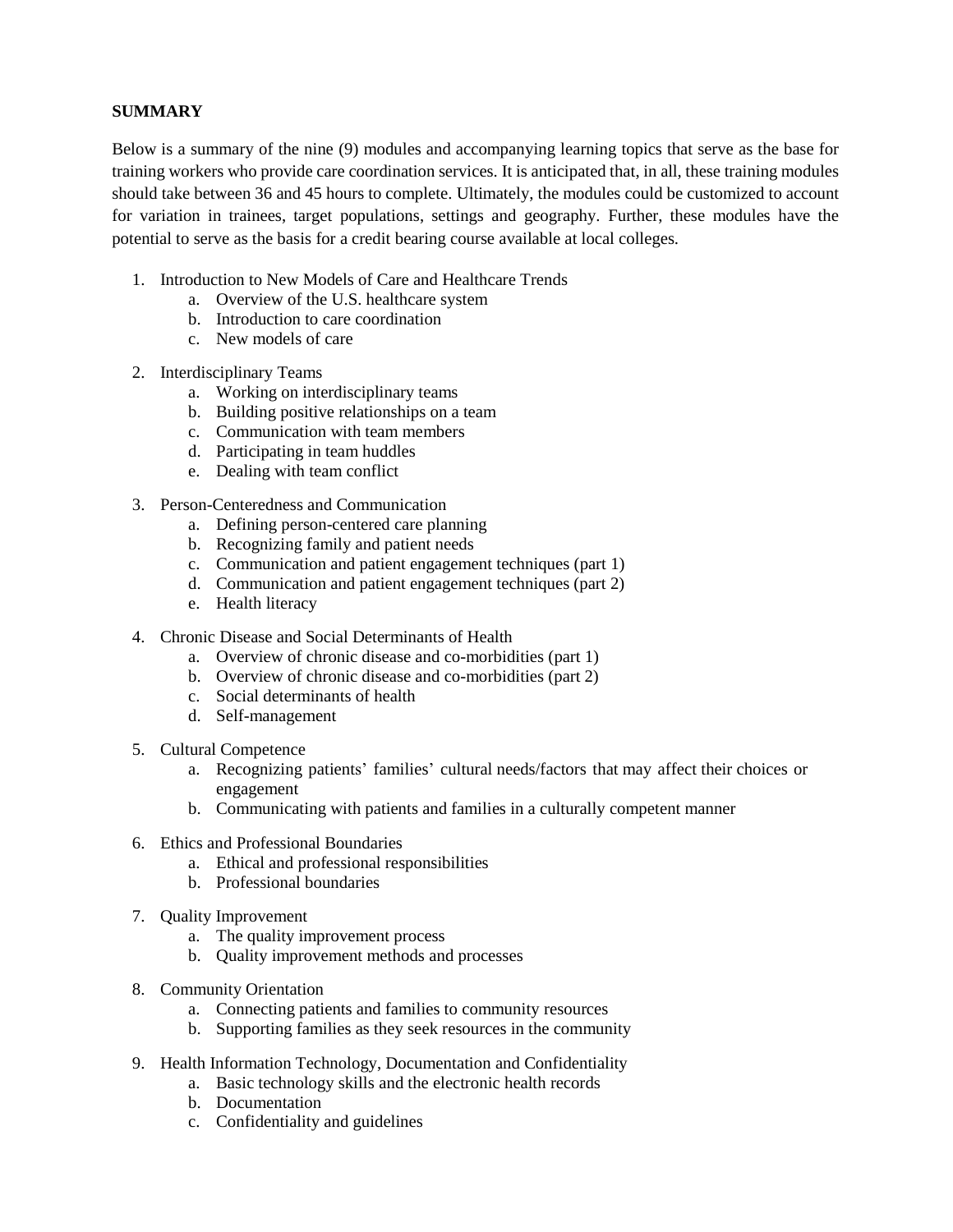## **Care Coordination Training Module 1: Introduction to New Models of Care and Healthcare Trends**

**Module Overview:** This module provides an overview of the country's health care delivery system and the goals of health reform, both at the Federal and State levels. It focuses on new models of care, an introduction to care coordination, and the changes in the way that health care is being paid for and delivered. Students will gain an understanding of the Triple Aim and how the system is being transformed in order to reach this goal.

| <b>Topic</b>                                                  | Learning Objectives (Students will be able to)                                                                                                                                                                                                                                                                                                                                                                                                                                                                                                                                                                                                                                                                                                                                                                                      | <b>Resources</b>                                                                                                                                                                                                                                                       |
|---------------------------------------------------------------|-------------------------------------------------------------------------------------------------------------------------------------------------------------------------------------------------------------------------------------------------------------------------------------------------------------------------------------------------------------------------------------------------------------------------------------------------------------------------------------------------------------------------------------------------------------------------------------------------------------------------------------------------------------------------------------------------------------------------------------------------------------------------------------------------------------------------------------|------------------------------------------------------------------------------------------------------------------------------------------------------------------------------------------------------------------------------------------------------------------------|
| Overview of the US<br>healthcare system and<br>payment system | Describe the private, governmental,<br>$\bullet$<br>professional, and economic contributions to the<br>development, maintenance, alteration, and<br>operation of the U.S. health care system.<br>Describe the types and interrelationships of<br>$\bullet$<br>health care providers, facilities, services,<br>and personnel.<br>Understand the basics of Medicare, Medicaid<br>$\bullet$<br>and private insurance as well as the basics of<br>payment structures including capitation, value-<br>based payments and their purpose in health care<br>reform.<br>Understand how health care reform will impact<br>$\bullet$<br>the delivery of health care services.<br>Describe the values and assumptions that<br>$\bullet$<br>underlie the changing priorities in health<br>planning resource allocation.                          |                                                                                                                                                                                                                                                                        |
| Introduction to care<br>coordination                          | Define care coordination and describe the roles<br>$\bullet$<br>of care coordinators in relation to the health care<br>team.<br>Understand & describe what coordinated care<br>$\bullet$<br>looks like: key roles, responsibilities & terms<br>which may include various titles (Community<br>Health Workers, Patient Navigators, Depression<br>Care Managers, Care Managers, etc.) in various<br>settings (hospital, community, primary care, and<br>Patient-Centered Medical Homes).<br>Identify the goals of care coordination based on<br>$\bullet$<br>the appropriate level of care needed for the<br>individual and/or population being served.<br>Describe strategies that may support high quality<br>care as a means to improve population health.<br>Understand commonly used terms in care<br>$\bullet$<br>coordination. | <b>Institute for</b><br>Healthcare<br>Improvement:<br><b>What does</b><br><b>Coordinated Care</b><br><b>Look Like</b><br>1199SEIU TEF and<br><b>PCDC Care</b><br>Coordination<br><b>Fundamentals: Module</b><br>$\overline{1}$<br><b>CMS Quality Strategy,</b><br>2015 |
| New models of care                                            | Describe consumer driven healthcare, including<br>$\bullet$<br>efforts to build an integrated care plan across all<br>providers.                                                                                                                                                                                                                                                                                                                                                                                                                                                                                                                                                                                                                                                                                                    |                                                                                                                                                                                                                                                                        |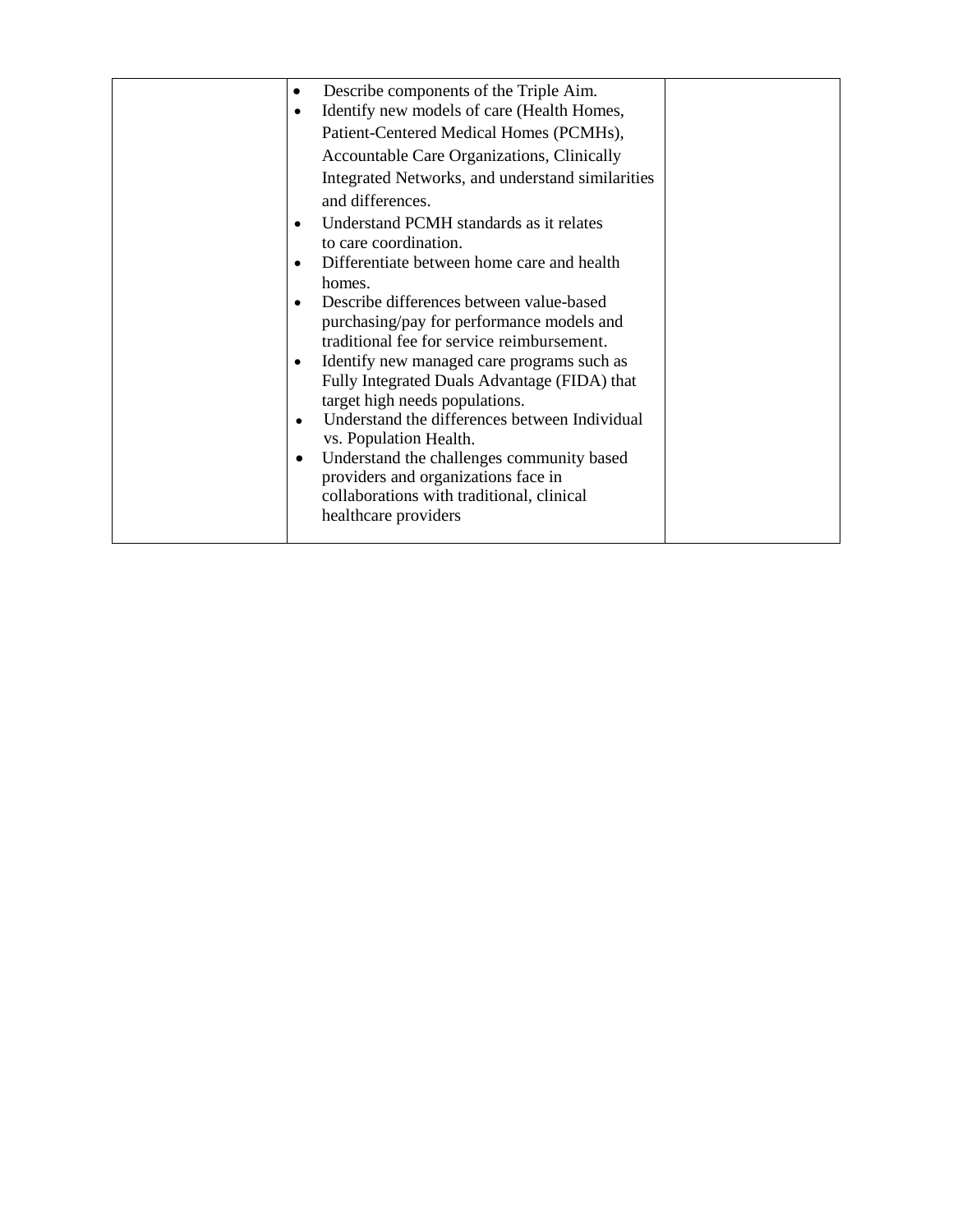## **Care Coordination Training Module 2: Interdisciplinary Teams**

**Module Overview:** This module reviews the importance of delivering care as a part of an interdisciplinary team. It focuses on the various positions and roles of care team members and why frequent and clear communication across team members is critical to the delivery of person-centered quality care. It teaches students to be productive and contributing members of care teams and provides strategies for conflict resolution as needed.

| Topic                                                           | Learning Objectives (Students will be able<br>$\mathfrak{to}$                                                                                                                                                                                                                                                                                                                                                                                                                                                                                                                                                                   | Resources                                                                                                                                                                                                                                                                             |
|-----------------------------------------------------------------|---------------------------------------------------------------------------------------------------------------------------------------------------------------------------------------------------------------------------------------------------------------------------------------------------------------------------------------------------------------------------------------------------------------------------------------------------------------------------------------------------------------------------------------------------------------------------------------------------------------------------------|---------------------------------------------------------------------------------------------------------------------------------------------------------------------------------------------------------------------------------------------------------------------------------------|
| Working on<br>interdisciplinary<br>healthcare teams             | Understand the definition of an<br>$\bullet$<br>interdisciplinary healthcare team.<br>Understand benefits of teamwork.<br>$\bullet$<br>Identify various roles and scope of<br>$\bullet$<br>work of interdisciplinary healthcare<br>team members.<br>Understand team roles by setting (i.e.<br>hospital, community, primary care,<br>$etc.$ ).                                                                                                                                                                                                                                                                                   | Geriatrics, Palliative<br>Care and<br>Interprofessional<br><b>Teamwork Curriculum</b><br>Module #2 Teamwork"<br><b>US Dept. Of Health &amp;</b><br><b>Human Services:</b><br>Interprofessional<br><b>Collaboration Module</b><br><b>TeamSTEPPS Module 2:</b><br><b>Team Structure</b> |
|                                                                 | Understand the diverse organizations<br>$\bullet$<br>that may be involved in transitions of<br>care (i.e. OPWDD, OMH, OASAS,<br>etc.).                                                                                                                                                                                                                                                                                                                                                                                                                                                                                          | <b>Institute for Healthcare</b><br><b>Improvement: Team</b><br>Work and<br><b>Communication: Lesson1</b>                                                                                                                                                                              |
| Building positive team<br>relationships                         | Understand the importance of strong<br>$\bullet$<br>relationships within an<br>interdisciplinary healthcare team,<br>including the role of the patient.<br>Identify tactics to build strong<br>$\bullet$<br>relationships within an<br>interdisciplinary healthcare team.                                                                                                                                                                                                                                                                                                                                                       | 1199SEIU TEF and PCDC<br><b>Care Coordination</b><br><b>Fundamentals: Module 2</b>                                                                                                                                                                                                    |
| Communication with<br>team members and with<br>patients/clients | Understand why coordinated patient<br>$\bullet$<br>care requires excellent communication<br>across team members and disciplines<br>(i.e. behavioral health providers and<br>primary care providers may<br>communicate differently).<br>Identify timely best practices for<br>$\bullet$<br>communicating effectively (e.g. case<br>conferencing), and privately securely<br>(especially for community based<br>organizations that historically did not<br>handle a lot of Patient/Protected<br>Health Information) with team<br>members by sharing appropriate<br>information in person, by phone, or<br>by email (i.e.: HIPAA). | 1199SEIU TEF and PCDC<br><b>Care Coordination</b><br><b>Fundamentals: Module 9</b><br><b>Institute for Healthcare</b><br>Communication<br><b>American Academy on</b><br>Communication in<br><b>Healthcare: Teams</b><br><b>TeamSTEPPS</b> module 3:<br>Communication                  |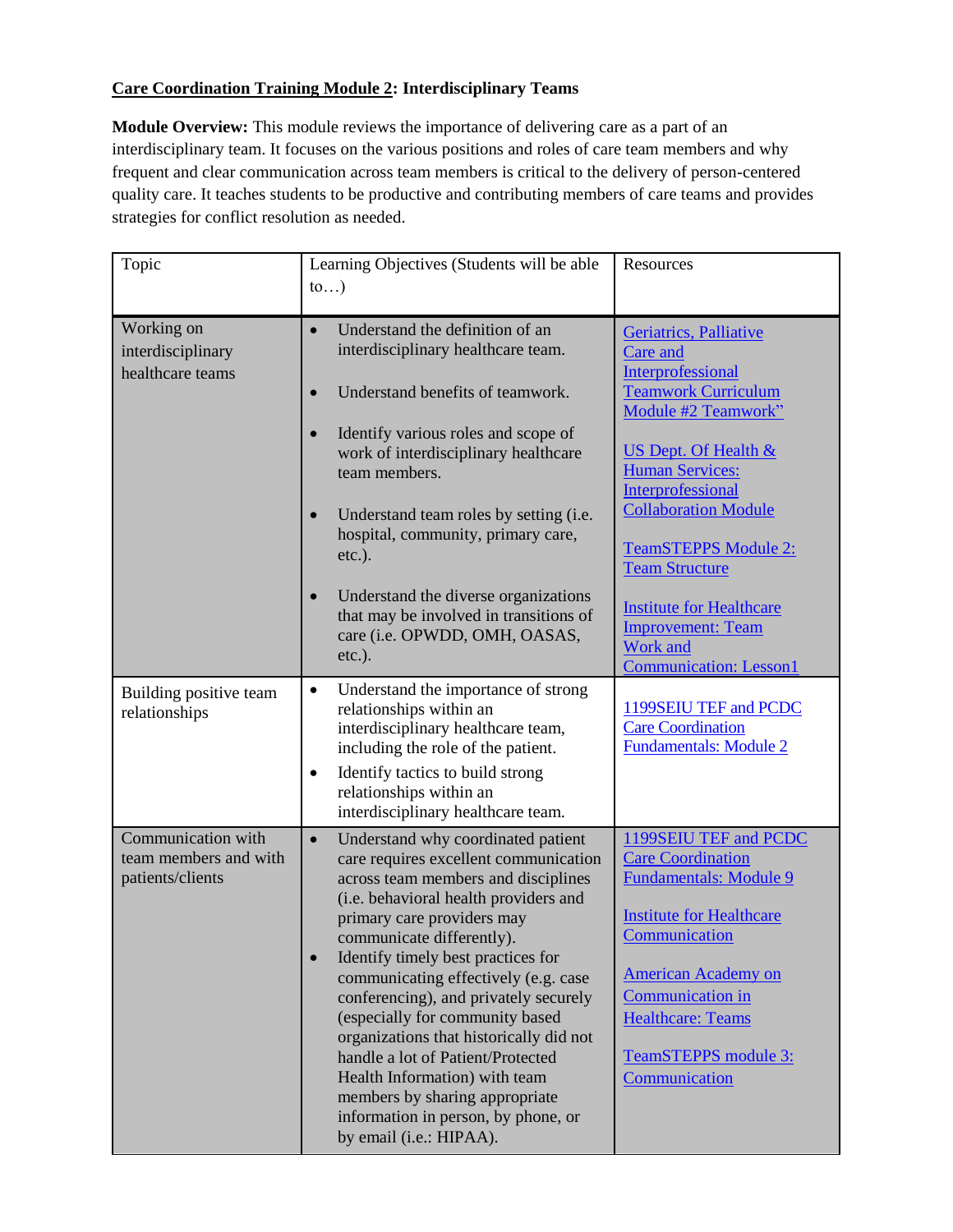|                                                                  | Understand how body language and<br>$\bullet$<br>tone affect communication.<br>Understand techniques of reflective<br>$\bullet$<br>listening and the Teach-Back method.<br>Know how to seek input from team<br>$\bullet$<br>members, understanding each member<br>of the team has specific strengths and<br>expertise.                                                                                                                                                      | <b>Institute for Healthcare</b><br><b>Improvement: Team Work</b><br>and Communication: Lesson                                                     |
|------------------------------------------------------------------|-----------------------------------------------------------------------------------------------------------------------------------------------------------------------------------------------------------------------------------------------------------------------------------------------------------------------------------------------------------------------------------------------------------------------------------------------------------------------------|---------------------------------------------------------------------------------------------------------------------------------------------------|
| Participating in<br>interdisciplinary<br>healthcare team huddles | Understand the purpose of<br>$\bullet$<br>interdisciplinary healthcare team<br>huddles.<br>Identify strategies for effective<br>$\bullet$<br>interdisciplinary healthcare team<br>huddles.<br>Know how to actively participate in<br>$\bullet$<br>interdisciplinary healthcare team<br>meetings and huddles; understanding<br>barriers to effective interdisciplinary<br>healthcare team communication (i.e.<br>power and positionality) and strategies<br>to address them. | <b>Health.mil Team Huddle</b><br><b>Toolkit</b><br><b>Cambridge Health Alliance</b><br>Model of Team-Based Care,<br>Page 13                       |
| Dealing with team<br>conflict                                    | Understand basic conflict management<br>$\bullet$<br>skills.<br>Know strategies to deal with different<br>$\bullet$<br>types of people or situations in team<br>settings (i.e.: professional boundaries).<br>Know when to escalate issues to<br>appropriate team members.                                                                                                                                                                                                   | <b>Cambridge Health Alliance</b><br><b>Model of Team-Based Care,</b><br><b>Appendix A</b><br><b>TeamSTEPPS Module 6:</b><br><b>Mutual Support</b> |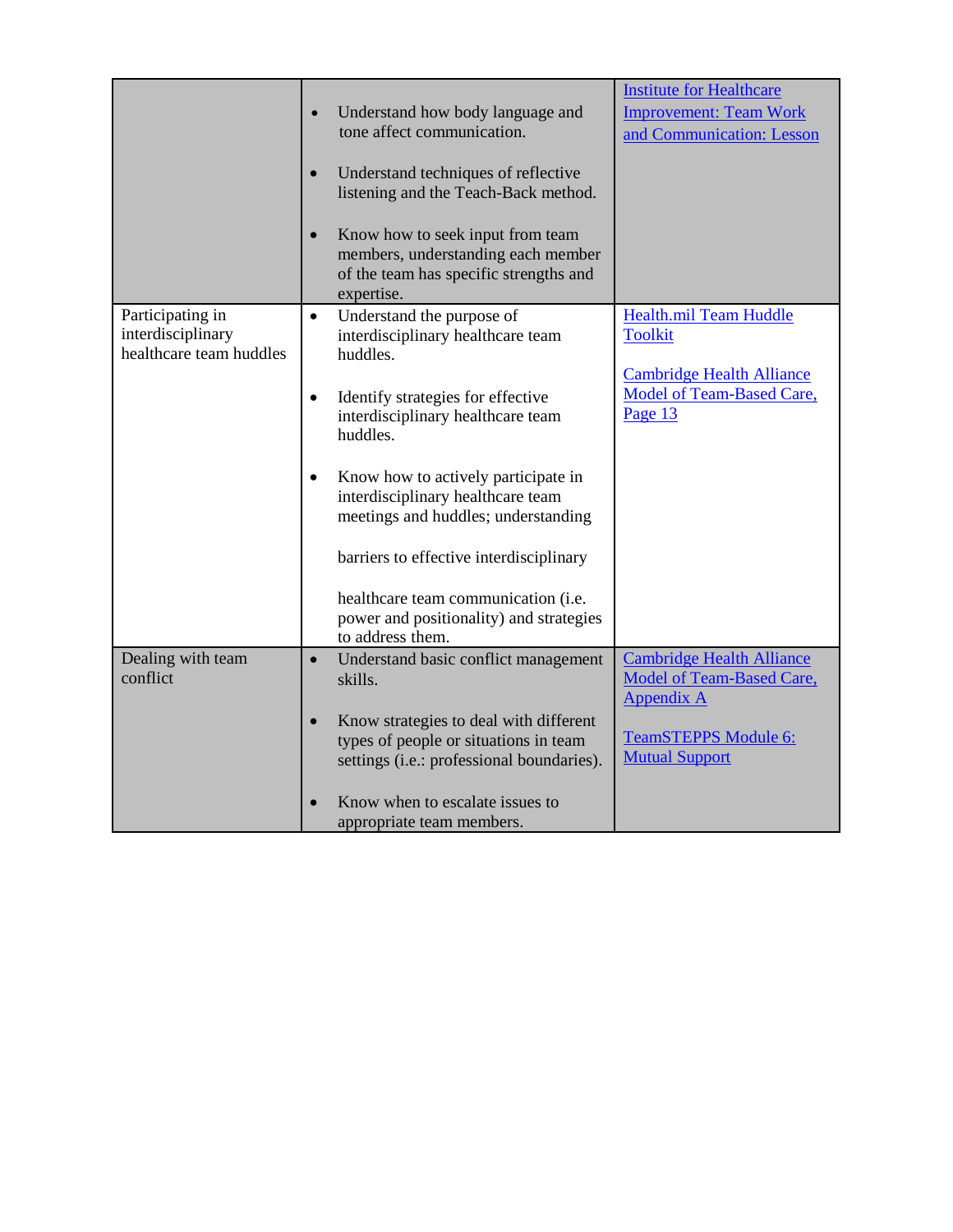# **Care Coordination Training Module 3: Person-Centeredness and Communication**

**Module Overview:** This module provides an overview of the shift to and importance of personcentered care in the new health care delivery system. It helps students understand what person-centered care means, how to effectively communicate and engage with patients, and the importance of customer service.

| <b>Topic</b>                                                      | <b>Learning Objectives (Students will</b><br>be able to)                                                                                                                                                                                                                                                                                                                                                                 | <b>Resources</b>                                                                                                                                                                                                                                                                                                                                                                                                                                                                                                                                                     |
|-------------------------------------------------------------------|--------------------------------------------------------------------------------------------------------------------------------------------------------------------------------------------------------------------------------------------------------------------------------------------------------------------------------------------------------------------------------------------------------------------------|----------------------------------------------------------------------------------------------------------------------------------------------------------------------------------------------------------------------------------------------------------------------------------------------------------------------------------------------------------------------------------------------------------------------------------------------------------------------------------------------------------------------------------------------------------------------|
| Defining person-centered<br>care                                  | Understand person-centered care<br>$\bullet$<br>and how it differs from the prior<br>physician-centered care system.<br>Explain how person-centered care<br>$\bullet$<br>is related to reaching the triple                                                                                                                                                                                                               | 1199SEIU TEF and PCDC Care<br><b>Coordination Fundamentals:</b><br>Module 2<br><b>Institute for Healthcare</b><br><b>Improvement: Dignity and</b>                                                                                                                                                                                                                                                                                                                                                                                                                    |
| Recognizing family and<br>patient needs                           | aim.<br>List best practices for<br>$\bullet$<br>communicating with patients<br>and their families in person, by<br>phone and email.<br>Identify best practices for what<br>and how to share patient health<br>information with families.<br>Understand care coordination<br>$\bullet$<br>workflow at key transition points,<br>identifying key roles,<br>responsibilities and resources at<br>each stage of the process. | Respect<br>1199SEIU TEF and PCDC Care<br><b>Coordination Fundamentals:</b><br>Module 2<br><b>Institute for Healthcare</b><br><b>Improvement: Dignity and</b><br>Respect<br><b>GWU Person-Centered Toolkit</b><br>1199SEIU TEF and PCDC Care<br><b>Coordination Fundamentals:</b><br>Module 9<br><b>Institute for Healthcare</b><br>Communication<br><b>American Academy on</b><br><b>Communication in Healthcare:</b><br><b>Difficult Encounters</b><br><b>US Dept. Of Health &amp; Human</b><br><b>Services: Person &amp; Family</b><br><b>Centered Care Module</b> |
| Communication and<br>patient engagement<br>techniques<br>(part 1) | Understand how patient<br>engagement techniques and family<br>engagement techniques as<br>appropriate can be applied to the<br>management of chronic conditions.<br>Generally understand motivational<br>$\bullet$<br>interviewing, shared decision<br>making and behavioral activation<br>as techniques for patient<br>engagement.                                                                                      | 1199SEIU TEF and PCDC Care<br><b>Coordination Fundamentals:</b><br>Module 18, 19, 20, 21<br><b>Excellence in Motivational</b><br><b>Interviewing (MINT)</b><br><b>CCNC</b> Motivational<br><b>Interviewing</b><br><b>Resource Guide</b>                                                                                                                                                                                                                                                                                                                              |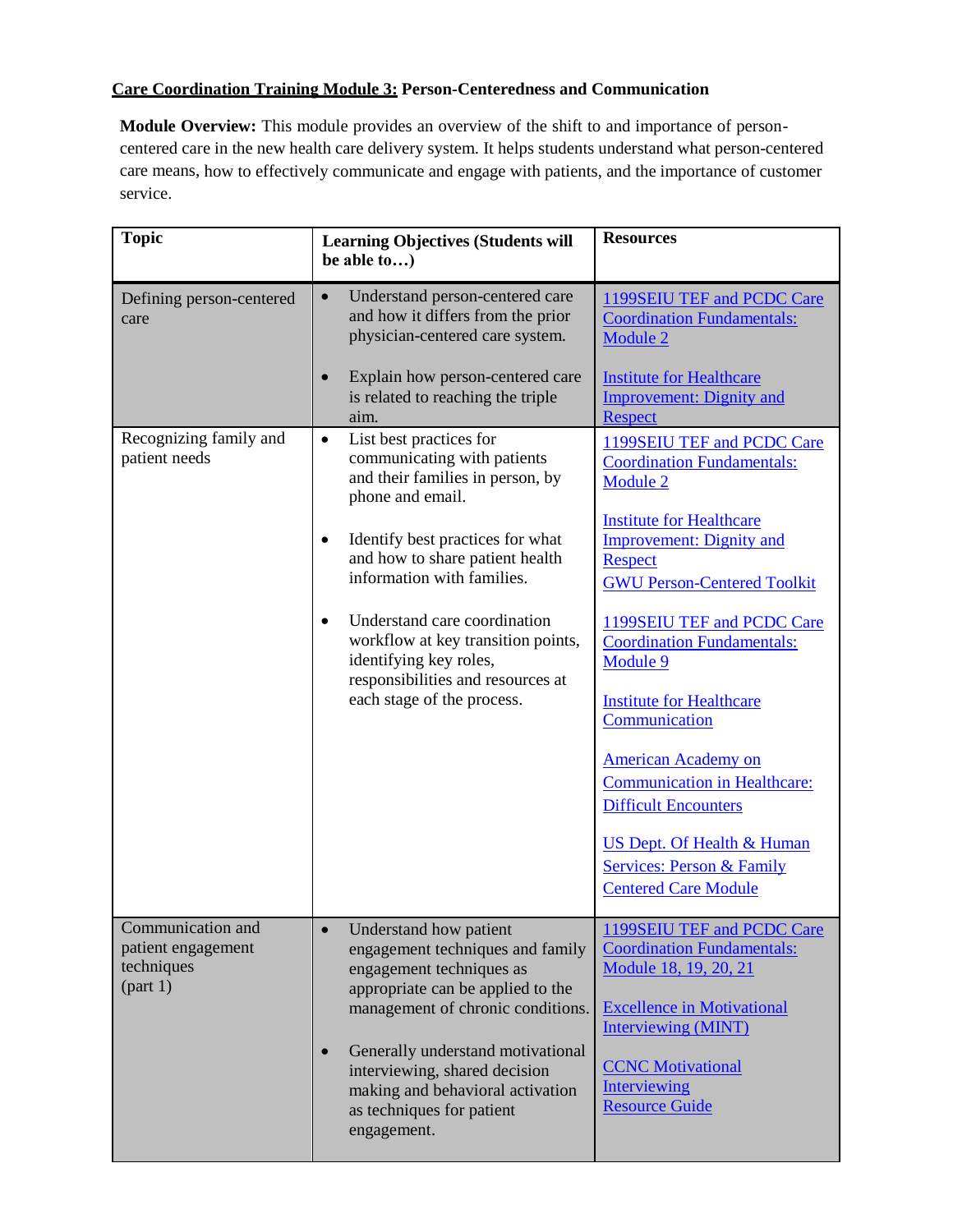|                 | Understand what health coaching<br>$\bullet$<br>is and in what context it might be<br>used.<br>Understand what it means to<br>advocate for patients based on<br>their needs and desires.                                                                                                                                                                                                                                                                          | <b>CCMI</b> Shared Decision Making<br>Guide<br><b>American Academy on</b><br><b>Communication in Healthcare:</b><br><b>Informed/Shared Decisions</b>                                                                                                                   |
|-----------------|-------------------------------------------------------------------------------------------------------------------------------------------------------------------------------------------------------------------------------------------------------------------------------------------------------------------------------------------------------------------------------------------------------------------------------------------------------------------|------------------------------------------------------------------------------------------------------------------------------------------------------------------------------------------------------------------------------------------------------------------------|
| Health literacy | Understand health literacy and<br>$\bullet$<br>factors that influence health<br>literacy.<br>Understand the connection<br>between promoting health<br>literacy and improving patient<br>outcomes.<br>Identify tactics to assess patients'<br>$\bullet$<br>health literacy level.<br>Knowledge and application of tools<br>$\bullet$<br>that can be used to assess and<br>promote health literacy, including<br>the teach-back method and<br>reflective listening. | <b>Health Literacy Universal</b><br><b>Precautions Toolkit</b><br><b>Centers for Disease Control and</b><br><b>Prevention: Health Literacy</b><br><b>Training</b><br><b>Agency for Healthcare Research</b><br>and Quality: Health Literacy<br><b>Measurement Tools</b> |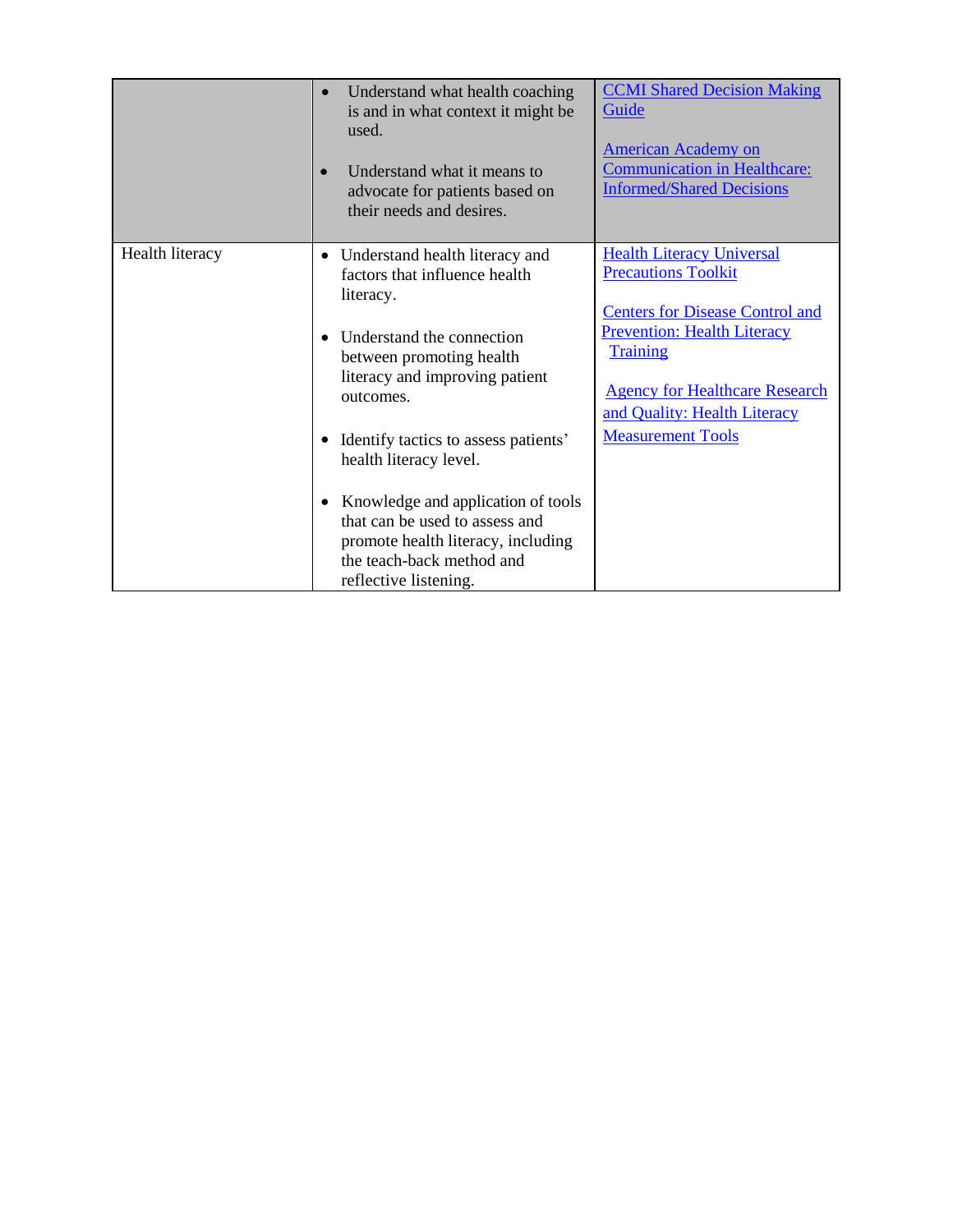## **Care Coordination Training Module 4: Chronic Disease and Social Determinants of Health**

**Module Overview:** This module reviews the major chronic diseases and the implications of poor chronic disease management on patients and the health care delivery system. It teaches students tools and strategies to help patients thrive by reviewing both chronic disease care and the social determinants that affect health outcomes. It includes a basic overview of the major chronic conditions. Programs should explore in greater detail conditions relevant to the students' occupations, work settings, and rural versus urban settings.

| <b>Topic</b>                                    | Learning Objectives (Students will be able to)                                                                                                                                                                                                                                                                                                                                                                                                                                                                                                                                                                                                                                   | <b>Resources</b>                                                                                                                                                                                    |
|-------------------------------------------------|----------------------------------------------------------------------------------------------------------------------------------------------------------------------------------------------------------------------------------------------------------------------------------------------------------------------------------------------------------------------------------------------------------------------------------------------------------------------------------------------------------------------------------------------------------------------------------------------------------------------------------------------------------------------------------|-----------------------------------------------------------------------------------------------------------------------------------------------------------------------------------------------------|
| <b>Chronic</b><br>disease and<br>co-morbidities | Understand what a chronic disease is, the prevalence of<br>$\bullet$<br>it in the U.S., and how it relates to our healthcare<br>system.<br>Understand the basics of diabetes, hypertension,<br>$\bullet$<br>high cholesterol, asthma, heart disease, stroke,<br>Hepatitis, HIV, behavioral health, and substance abuse.<br>Understand stigmas often associated with these<br>$\bullet$<br>chronic conditions.<br>Identify behaviors and risk factors related to obesity,<br>$\bullet$<br>diet, exercise and smoking that impact chronic<br>disease.<br>Understand the concept of risk stratification<br>$\bullet$<br>Understand how to recognize/measure changes in<br>$\bullet$ | 1199SEIU TEF and PCDC<br>Care<br><b>Coordination Fundamentals:</b><br>Modules 3,4, 5, 6<br><b>American Academy on</b><br><b>Communication</b> in<br><b>Healthcare: Behavior</b><br>Change           |
|                                                 | conditions and behavior, and know the appropriate team<br>member to report changes.                                                                                                                                                                                                                                                                                                                                                                                                                                                                                                                                                                                              |                                                                                                                                                                                                     |
| <b>Social</b><br>determinants<br>of health      | Define social determinants of health.<br>$\bullet$<br>Understand determinants that may affect a patient's<br>$\bullet$<br>health (such as gender, race, class, ethnicity, and<br>place of residence).<br>Understand trauma-informed care and adverse<br>$\bullet$<br>childhood experiences and the impact on adult life.                                                                                                                                                                                                                                                                                                                                                         | <b>World Health</b><br><b>Organization: Social</b><br>Determinants of<br><b>Health Learnings and</b><br><b>Tools</b><br>University of Michigan:<br><b>Intro to Social Determinants</b><br>of Health |
|                                                 |                                                                                                                                                                                                                                                                                                                                                                                                                                                                                                                                                                                                                                                                                  | <b>University of South</b><br><b>Carolina: Social</b><br>Determinants Module                                                                                                                        |
| Self-<br>management                             | Understand what patient self- management<br>looks like.<br>Know available and relevant tools to assist patients<br>$\bullet$<br>with self-management.                                                                                                                                                                                                                                                                                                                                                                                                                                                                                                                            | <b>Stamford Medicine:</b><br><b>Chronic Disease Self-</b><br>Management<br><b>Program-Evaluation</b>                                                                                                |
|                                                 | Be able to help patients talk to their doctors and<br>$\bullet$<br>prepare them for medical visits.<br>Know tools for patient engagement and assessment<br>$\bullet$<br>such as (IMPACT Model, SBIRT, risk assessment,<br>stratification tools, PHQ2/9, etc.).                                                                                                                                                                                                                                                                                                                                                                                                                   | <b>Tools</b><br><b>Safety Net Medical Home:</b><br><b>Self-Management Support</b>                                                                                                                   |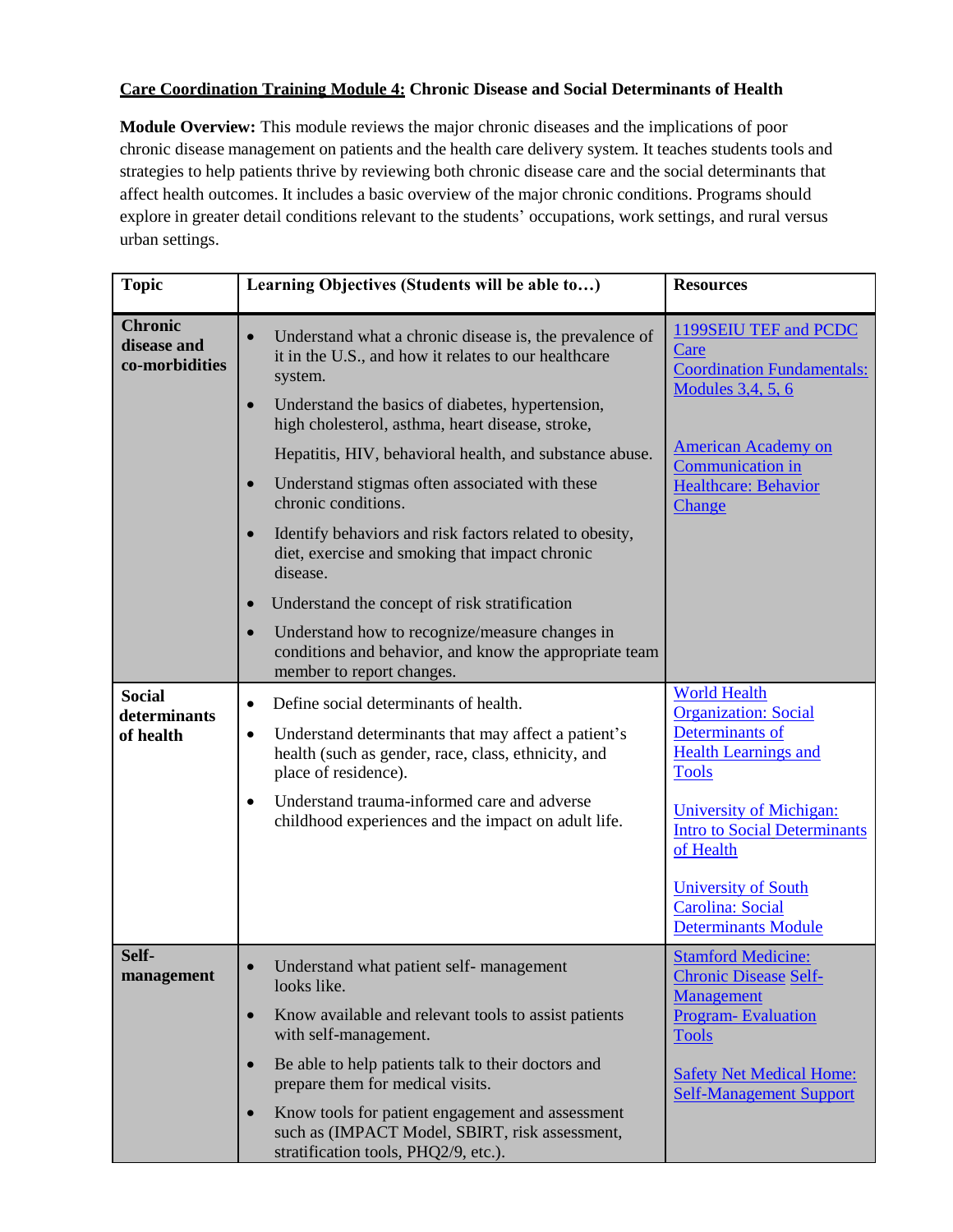# **Care Coordination Training Module 5: Cultural Competence**

**Module Overview:** This module reviews the growing importance for health care delivery to meet the diverse cultural needs of New Yorkers. It teaches students to assess and incorporate cultural preferences and needs of individuals and families into a comprehensive care plan, predominantly through culturally competent communication. It also teaches students to recognize and assess personal biases and handle them appropriately

| <b>Topic</b>                                                                             | <b>Learning Objectives (Students will</b><br>be able to)                                                                                                                                                                                                                                                                                      | <b>Resources</b>                                                                                                                                                                                                                                                                                                                                                                                                                                                                                                                                                                                            |
|------------------------------------------------------------------------------------------|-----------------------------------------------------------------------------------------------------------------------------------------------------------------------------------------------------------------------------------------------------------------------------------------------------------------------------------------------|-------------------------------------------------------------------------------------------------------------------------------------------------------------------------------------------------------------------------------------------------------------------------------------------------------------------------------------------------------------------------------------------------------------------------------------------------------------------------------------------------------------------------------------------------------------------------------------------------------------|
| Recognizing patients and<br>families cultural needs and<br>factors that may affect their | Define cultural competence,<br>$\bullet$<br>cultural awareness, and cultural<br>sensitivity.                                                                                                                                                                                                                                                  | 1199SEIU TEF and PCDC Care<br><b>Coordination Fundamentals: Module</b><br>$\overline{1}$                                                                                                                                                                                                                                                                                                                                                                                                                                                                                                                    |
| choices of engagement                                                                    | Describe how personal bias<br>$\bullet$<br>and culture can impact the way<br>people interpret illness and<br>interact with the medical<br>system.<br>Identify your own biases and<br>$\bullet$<br>how they affect your role as a<br>healthcare worker.<br>Be familiar with and know the<br>purpose of the Americans with<br>Disabilities Act. | <b>National LGBT Health Education</b><br>Center<br><b>OMH Minority Health eResources</b><br><b>American Academy on Healthcare</b><br><b>Communication: Culture</b><br><b>Transcultural C.A.R.E Associates</b><br>The Center for Independence of the<br>Disabled - NY                                                                                                                                                                                                                                                                                                                                        |
|                                                                                          | Be familiar with self-directing<br>$\bullet$<br>models of care and core tenets of<br>independent living                                                                                                                                                                                                                                       | <b>CMS: Self-Directed Services</b>                                                                                                                                                                                                                                                                                                                                                                                                                                                                                                                                                                          |
| Communicating with<br>patients<br>and families in a culturally<br>competent manner       | Describe effective interviewing<br>$\bullet$<br>skills to better understand a<br>patient's culture.                                                                                                                                                                                                                                           | 1199SEIU TEF and PCDC Care<br><b>Coordination Fundamentals: Module</b><br>$\overline{1}$<br><b>National Heart, Lung, and Blood</b><br><b>Institute: Selected Audiences</b><br><b>Resources</b><br><b>BE SAFE: A Cultural Competency</b><br><b>Model for African Americans</b><br>(HRSA)<br>Road to Health Toolkit: African<br><b>Americans and Latino Populations at</b><br>risk for type 2 diabetes<br><b>New York Association of Psychiatric</b><br><b>Rehabilitation Services: Recourses</b><br><b>NKI</b> Center of Excellence in<br><b>Culturally Competent Mental</b><br><b>Health: CC Curriculum</b> |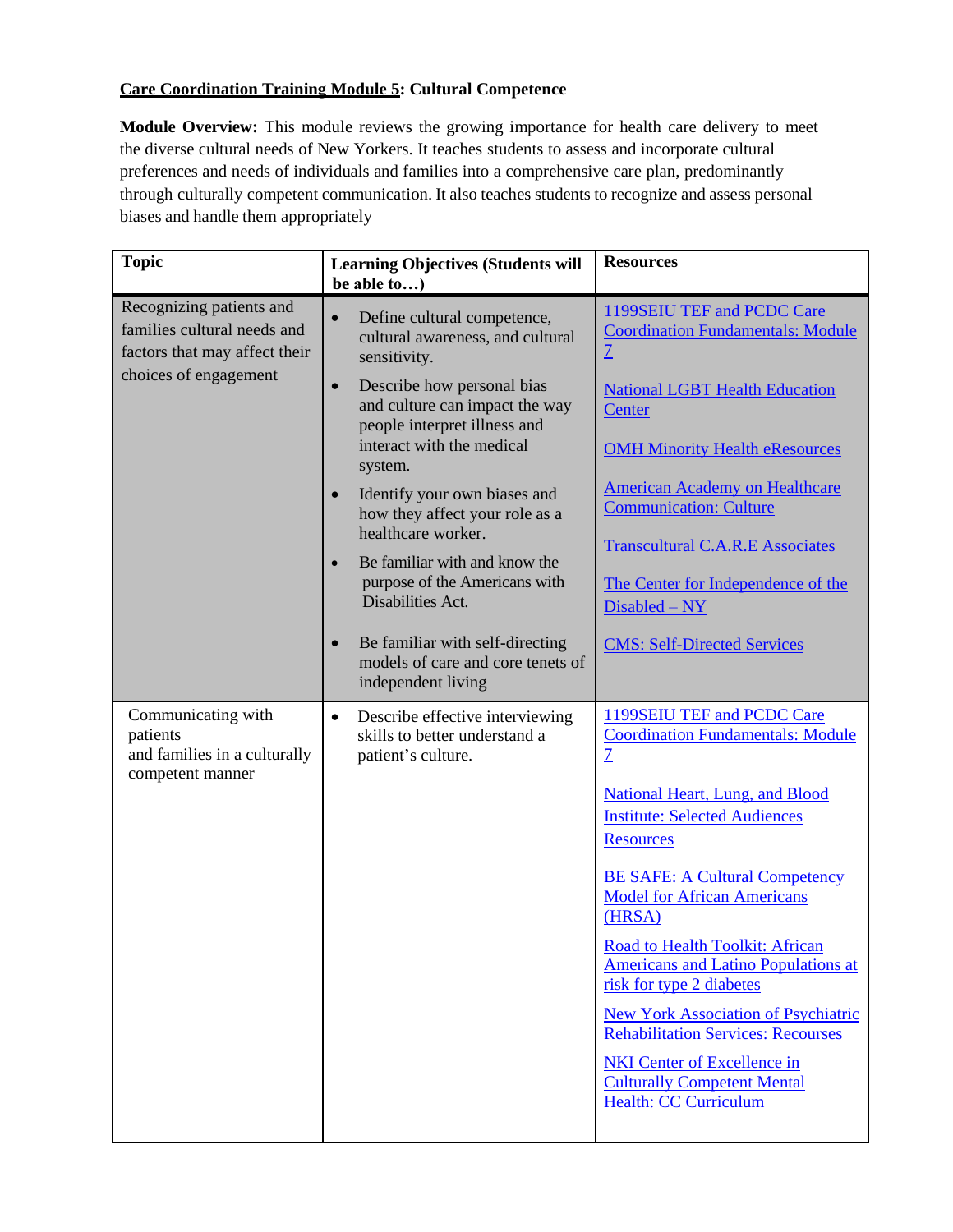# **Care Coordination Training Module 6: Ethics and Professional Behavior**

**Module Overview:** This module reviews general ethics for health care workers. It focuses on making sure that students understand ethical decision-making. This module should be tailored to better prepare students for situations they may face in their specific occupations and work environments.

| <b>Topic</b>                               | <b>Learning Objectives (Students will be</b><br>able to)                                                                                                                                                                                                                                                                                                                                                                                                                                                                                                        | <b>Resources</b>                                                                                                                                                                                                                                                                                                                                 |
|--------------------------------------------|-----------------------------------------------------------------------------------------------------------------------------------------------------------------------------------------------------------------------------------------------------------------------------------------------------------------------------------------------------------------------------------------------------------------------------------------------------------------------------------------------------------------------------------------------------------------|--------------------------------------------------------------------------------------------------------------------------------------------------------------------------------------------------------------------------------------------------------------------------------------------------------------------------------------------------|
| Ethical and responsible<br>decision-making | Identify a framework for<br>$\bullet$<br>ethical decision making.<br>Be familiar with and know the<br>purpose of the patient's bill of rights.                                                                                                                                                                                                                                                                                                                                                                                                                  | 1199SEIU TEF and PCDC<br>Care<br><b>Coordination Fundamentals:</b><br><b>Modules 2, 23, 24</b>                                                                                                                                                                                                                                                   |
| Professional boundaries                    | Understand personal and<br>$\bullet$<br>professional boundaries and why<br>they are important.<br>Describe the role personal and<br>professional boundaries have<br>in creating positive<br>relationships with<br>patients and teammates.<br>Understand appropriate boundaries<br>$\bullet$<br>with social media while working<br>with patients.<br>Describe ways to maintain<br>healthy boundaries.<br>Understand risky behaviors that lead<br>to boundary violations.<br>Understand the relationship between<br>٠<br>professional boundaries and burn<br>out. | 1199SEIU TEF and PCDC<br>Care<br><b>Coordination Fundamentals:</b><br><b>Modules</b><br>23, 24<br><b>National Council of State</b><br><b>Boards of Nursing: A Nurse's</b><br><b>Guide to Professional</b><br><b>Boundaries</b><br><b>National Council of State</b><br><b>Boards of Nursing: A</b><br>Nurse's Guide to the Use<br>of Social Media |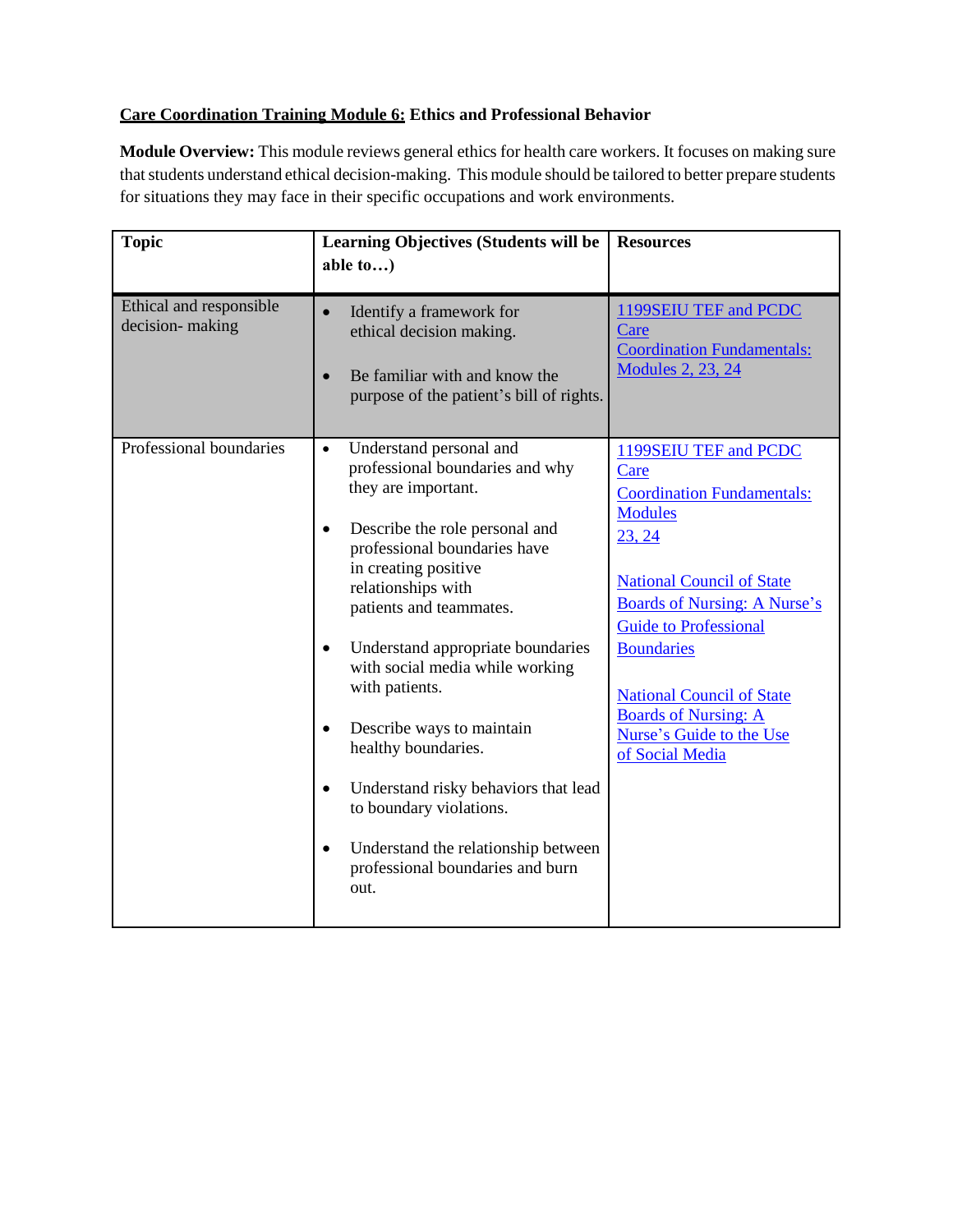# **Care Coordination Training Module 7: Quality Improvement**

**Module Overview:** This module reviews the importance of students meaningfully participating in the quality improvement process. It teaches students methods and tools used to measure quality improvement and evaluate performance and strategies to participate in the process.

| Topic                          | Learning Objectives (Students will be able<br>$\mathfrak{to}$ )                                                                                                                                                                                                                                                                                                                                   | Resources                                                                                                                                                                                                                                                                |
|--------------------------------|---------------------------------------------------------------------------------------------------------------------------------------------------------------------------------------------------------------------------------------------------------------------------------------------------------------------------------------------------------------------------------------------------|--------------------------------------------------------------------------------------------------------------------------------------------------------------------------------------------------------------------------------------------------------------------------|
| Quality improvement<br>process | Understand how each individual plays a<br>$\bullet$<br>role in the quality improvement process.<br>Understand how to assess opportunities<br>for quality improvement and to<br>implement new or revised practices.<br>Participate actively in quality<br>improvement efforts, using tools such<br>as Rapid Cycle Quality Improvement,<br>by proposing ideas to improve<br>processes and outcomes. | 1199SEIU TEF and PCDC Care<br><b>Coordination Fundamentals: Module 22</b><br><b>Safety Net Medical Home</b><br><b>Initiative: Organized, Evidence</b><br><b>Based Care</b><br><b>US Dept. Of Health &amp; Human</b><br><b>Services: Systems Based Practice</b><br>Module |
| Quality improvement<br>methods | Identify tools for monitoring<br>performance, including performance<br>indicators.<br>Understand what key data points are<br>used to measure quality improvement<br>and evaluate performance.<br>Understand how data and evidence are<br>used in the development of quality<br>improvement strategies.                                                                                            | 1199SEIU TEF and PCDC Care<br><b>Coordination Fundamentals: Module 22</b><br><b>Agency for Healthcare Research</b><br>and Quality: Quality Measure<br><b>Tools &amp; Resources</b><br><b>INTERACT:</b> Interventions to Reduce<br><b>Acute Care Transfers</b>            |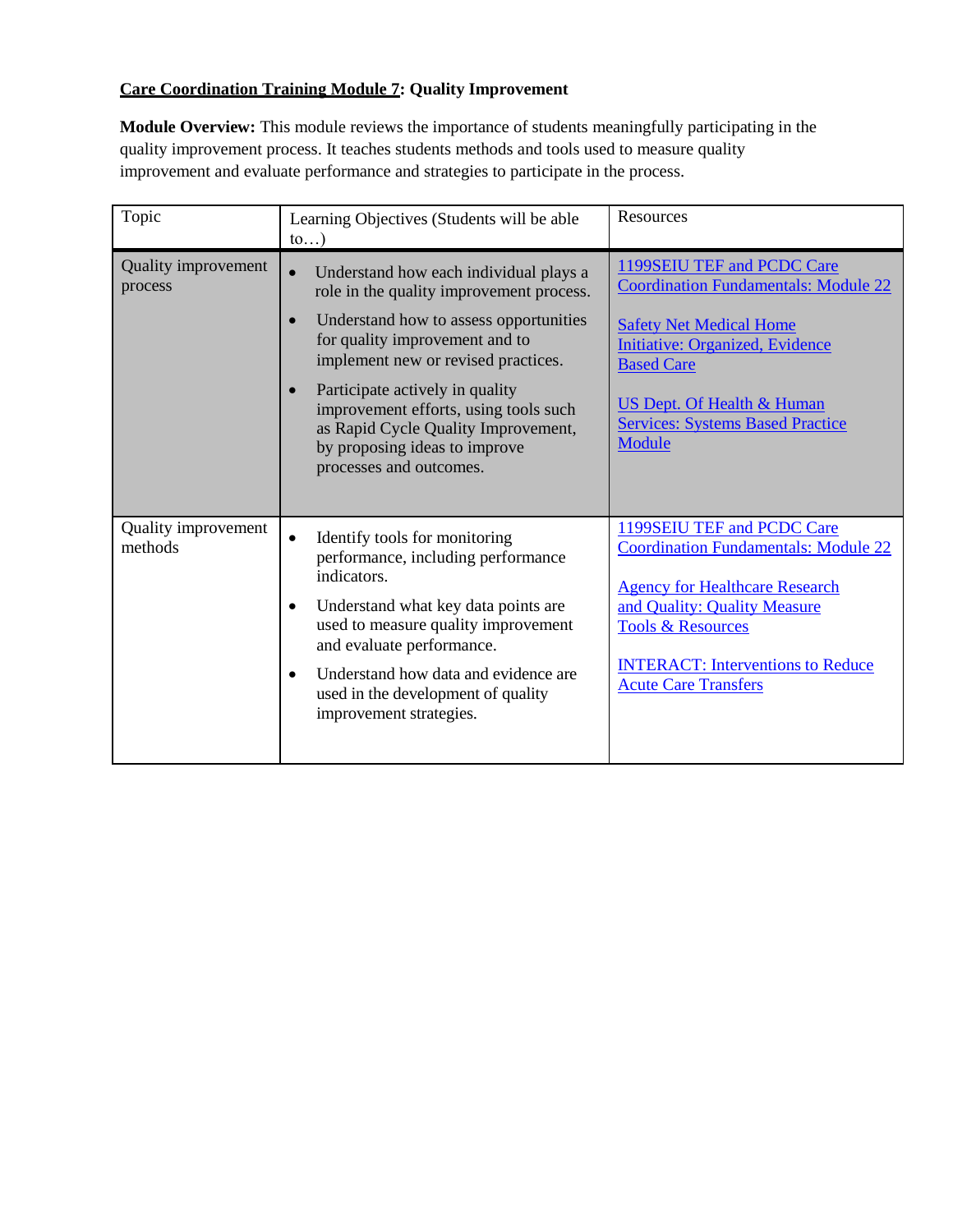# **Care Coordination Training Module 8: Community Orientation**

**Module Overview:** This module helps students understand how to identify and connect with organizations in their patients' communities. It teaches students how to refer patients to appropriate resources to meet their broader needs.

| <b>Topic</b>                                                      | Learning Objectives (Students will be                                                                                                                                                                                                                                                                                       | <b>Resources</b>                                                                                                                                                                              |
|-------------------------------------------------------------------|-----------------------------------------------------------------------------------------------------------------------------------------------------------------------------------------------------------------------------------------------------------------------------------------------------------------------------|-----------------------------------------------------------------------------------------------------------------------------------------------------------------------------------------------|
|                                                                   | able to)                                                                                                                                                                                                                                                                                                                    |                                                                                                                                                                                               |
| Connecting patients and<br>families to community<br>resources     | Identify key community-based resources to<br>$\bullet$<br>provide support for care coordination<br>services and understand the collaborative<br>role of community support services.                                                                                                                                         | 1199SEIU TEF and PCDC<br><b>Care Coordination</b><br><b>Fundamentals: Module 10</b><br><b>Health Information Tool</b>                                                                         |
|                                                                   | Identify and use resource guides ( <i>i.e.</i><br>directories) to find support services relevant to<br>patient diagnosis and needs.<br>Understand the roles of healthcare workers<br>in helping patients and their families access<br>available local resources.                                                            | for<br><b>Empowerment (HITE)</b>                                                                                                                                                              |
|                                                                   | Explain the difference between resources<br>that require a referral and those that do<br>not.                                                                                                                                                                                                                               |                                                                                                                                                                                               |
| Supporting families as<br>they seek resources in the<br>community | Demonstrate effective skills and strategies in<br>$\bullet$<br>working with community agencies.<br>Describe the tools that healthcare workers can<br>$\bullet$<br>use to help patients and their families access<br>needed resources.<br>Understand the importance of follow up with<br>patients after providing resources. | 1199SEIU TEF and PCDC<br><b>Care Coordination</b><br><b>Fundamentals: Module 10</b><br><b>US Dept. Of Health &amp;</b><br><b>Human Services: Self-</b><br><b>Management Support</b><br>Module |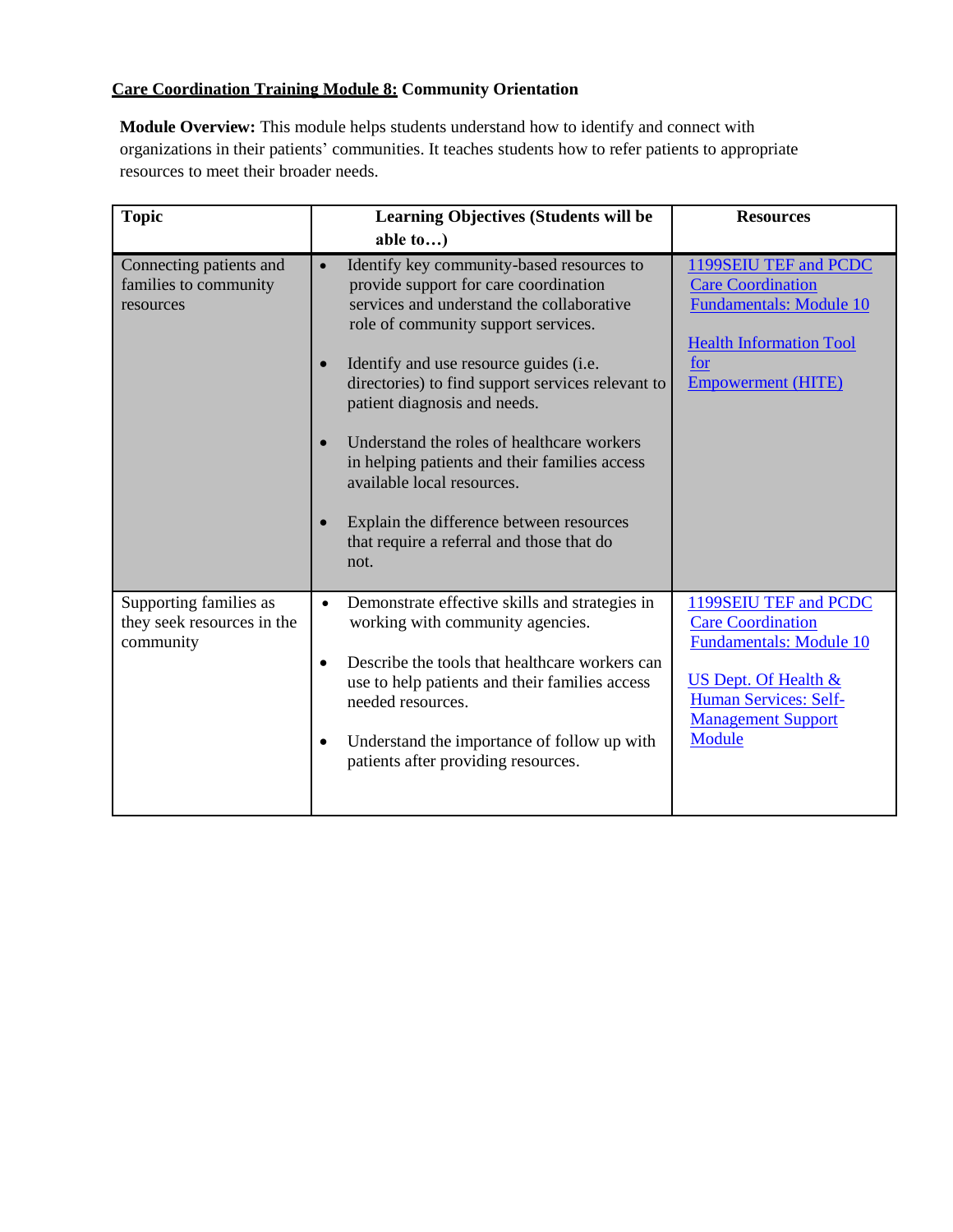# **Care Coordination Training Module 9: Technology, Documentation and Confidentiality**

**Module Overview:** This module provides students with a general understanding of the importance of technology and documentation across healthcare settings. While HIT systems and software vary by institution and setting, students should have a basic level of computer literacy and knowledge of how to properly record patient information. This module teaches the skills relevant to the students' occupations and work settings.

| <b>Topic</b>                                                      | Learning Objectives (Students will be able to)                                                                                                                                                                                                                       | <b>Resources</b> |
|-------------------------------------------------------------------|----------------------------------------------------------------------------------------------------------------------------------------------------------------------------------------------------------------------------------------------------------------------|------------------|
| Basic technology<br>skills and the<br>electronic health<br>record | Know the fundamentals of using basic technology and<br>how they influence care coordination (sending<br>electronic health record, emails, text messages, typing<br>notes, systematic record transfer, phone lines, patient<br>portals, mobile health devices, etc.). |                  |
|                                                                   | Explain how electronic health records affect patient<br>safety, quality care, outcomes, efficiency and<br>productivity, etc.                                                                                                                                         |                  |
|                                                                   | Propose strategies to minimize major barriers to the<br>adoption and use of electronic health records.                                                                                                                                                               |                  |
|                                                                   | Understand eligibility, billing, and coding.                                                                                                                                                                                                                         |                  |
| Documentation                                                     | Define what a health record is.<br>Understand the importance of thorough and proper<br>$\bullet$<br>documentation.                                                                                                                                                   |                  |
|                                                                   | Know how to meaningfully use health information<br>$\bullet$<br>technology and population health management platforms.                                                                                                                                               |                  |
|                                                                   | Explain how principles of data exchange relate to patient<br>٠<br>care, productivity, and data analysis.                                                                                                                                                             |                  |
|                                                                   | Identify proper and secure documentation of minimum<br>$\bullet$<br>data sets necessary for each transition of care.<br>Understand what a care plan is.<br>$\bullet$                                                                                                 |                  |
|                                                                   | Understand how to write meaningful case notes.<br>$\bullet$                                                                                                                                                                                                          |                  |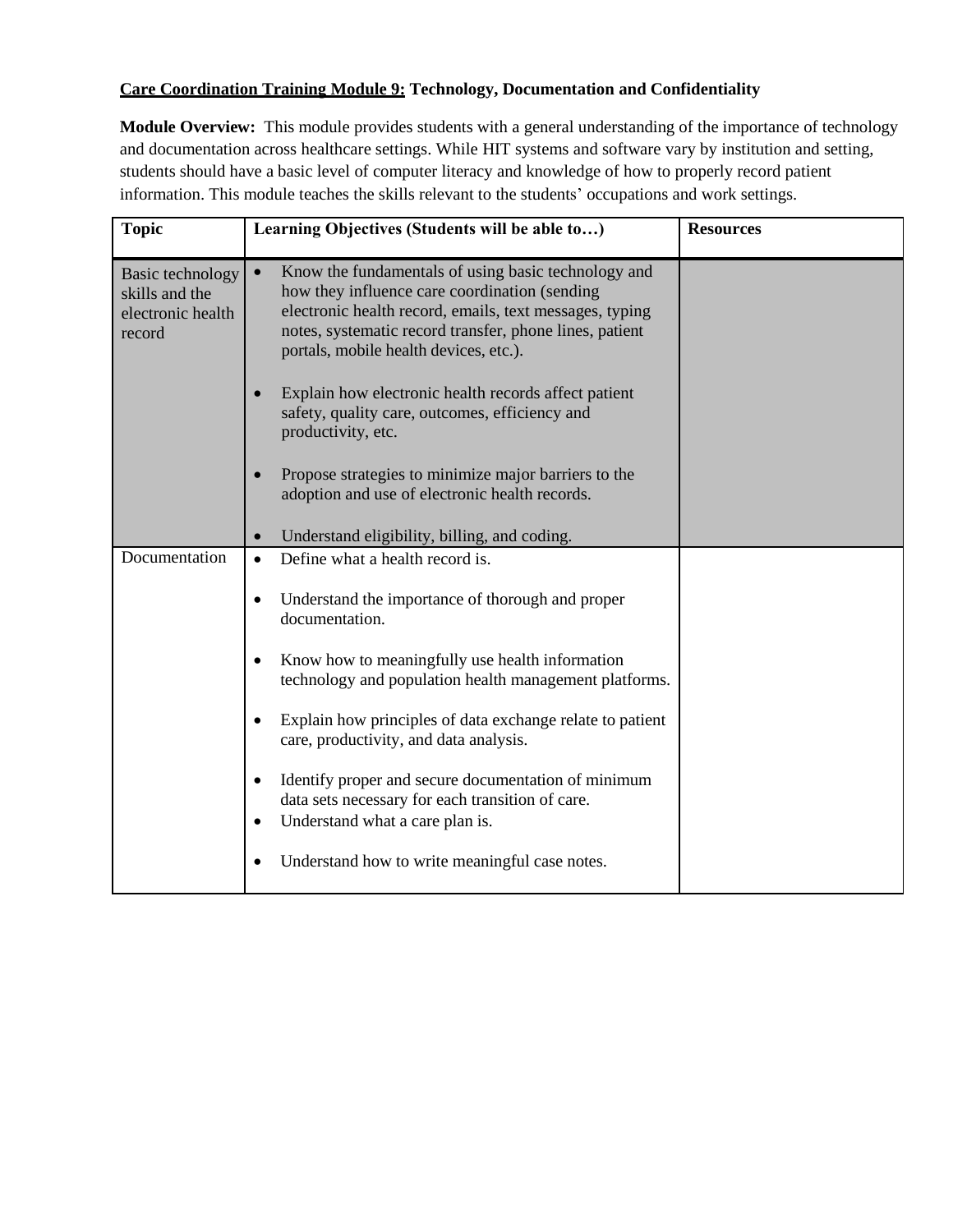| Confidentiality<br>and guidelines | $\bullet$ | Understand the requirements of the federal Health<br>Information Portability and Accountability Act (HIPAA),<br>HITECH laws, and state privacy laws (e.g. discuss<br>specific requirements/limitations associated with<br>behavioral health and 42 CFR). | 1199SEIU TEF and PCDC<br><b>Care Coordination</b><br><b>Fundamentals: Module</b><br><b>16 (HIPAA)</b>                        |
|-----------------------------------|-----------|----------------------------------------------------------------------------------------------------------------------------------------------------------------------------------------------------------------------------------------------------------|------------------------------------------------------------------------------------------------------------------------------|
|                                   | $\bullet$ | Understand organizational patient confidentiality<br>guidelines.                                                                                                                                                                                         | http://www.samhsa.gov/about<br><u>-us/who-we-</u><br>are/laws/confidentiality-<br>regulations-faqs                           |
|                                   | $\bullet$ | Know what minimum data sets are necessary for a warm<br>hand-off.                                                                                                                                                                                        | <b>Institute for Healthcare</b><br><b>Improvement: Dignity and</b>                                                           |
|                                   | $\bullet$ | List and describe common privacy and security<br>concerns.                                                                                                                                                                                               | <b>Respect-Privacy and</b><br>Confidentiality                                                                                |
|                                   | $\bullet$ | Describe safeguards against common privacy and<br>security concerns to protect confidential patient health<br>information.                                                                                                                               | <b>Office of Civil Rights</b><br><b>HIPAA Current HHS</b><br><b>Audit Protocol HHS.gov</b><br><b>HIPAA</b> for Professionals |
|                                   | $\bullet$ | Understand the purpose and scope of a RHIO and the<br>SHIN-NY, and how members of the care team can<br>access information through this technology.                                                                                                       | <b>CMS Privacy and Security</b><br><b>Standards</b>                                                                          |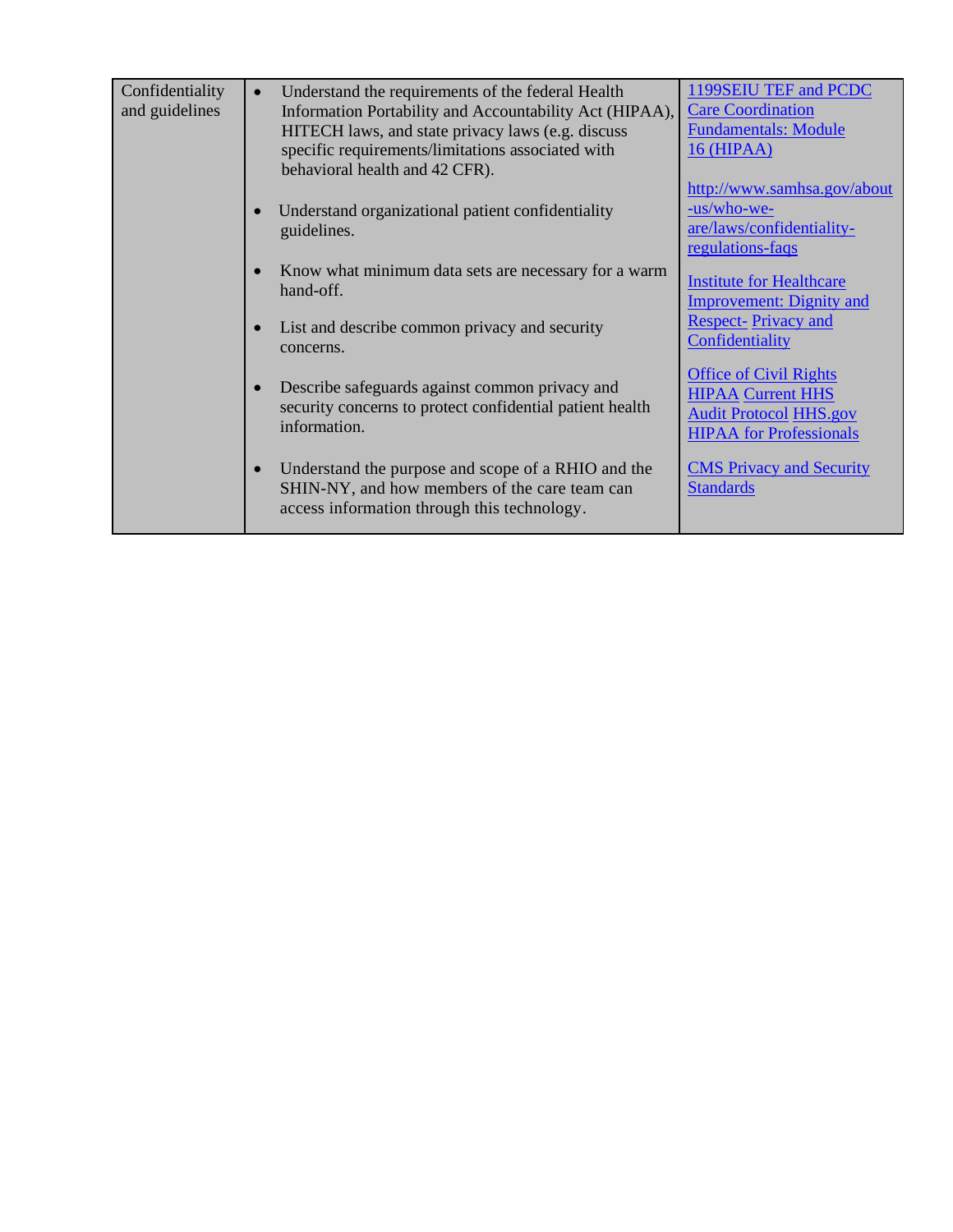#### **Care Coordination Training Programs Reviewed:**

Administration on Aging. "Care What These Do Transitions: Programs Look Like? And How Can The Aging Network Play a Role?" Available at: http://aoa.acl.gov/Aging\_Statistics/docs/AoA\_ACA\_CT1\_slides\_012411.pdf

Agency for Healthcare Research and Quality (AHQR). Quality Measure Tools and Resources. Available at: [http://www.ahrq.gov/professionals/quality-patient-safety/quality-resources/index.html.](http://www.ahrq.gov/professionals/quality-patient-safety/quality-resources/index.html)

Agency for Healthcare Research and Quality (AHQR). TeamSTEPPS Fundamentals Course, Module 2: Team Structure. Available at: [http://www.ahrq.gov/professionals/education/curriculum](http://www.ahrq.gov/professionals/education/curriculum-)tools/teamstepps/instructor/fundamentals/module2/slteamstruct.html.

Agency for Healthcare Research and Quality (AHQR). TeamSTEPPS Fundamentals Course, Module 3: Communication. Available at: [http://www.ahrq.gov/professionals/education/curriculum](http://www.ahrq.gov/professionals/education/curriculum-)tools/teamstepps/instructor/fundamentals/module3/slcommunication.html.

Agency for Healthcare Research and Quality (AHQR). TeamSTEPPS Fundamentals Course, Module 6: Mutual Support. Available at: [http://www.ahrq.gov/professionals/education/curriculum](http://www.ahrq.gov/professionals/education/curriculum-)tools/teamstepps/instructor/fundamentals/module6/igmutualsupp.html#object

Agency for Healthcare Research and Quality (AHQR). Health Literacy Measurement Tools (Revised). Available at: [http://www.ahrq.gov/professionals/quality-patient-safety/quality](http://www.ahrq.gov/professionals/quality-patient-safety/quality-)resources/tools/literacy/index.html.

Agency for Healthcare Research and Quality (AHQR). Health Literacy Universal Precautions Toolkit. Available at: [http://www.ahrq.gov/sites/default/files/wysiwyg/professionals/quality-patient-safety/quality](http://www.ahrq.gov/sites/default/files/wysiwyg/professionals/quality-patient-safety/quality-)resources/tools/literacy-toolkit/healthliteracytoolkit.pdf.

AIDS Education and Training Center Program (AETC) and Health Resources Services Administration (HRSA). BE SAFE: A Cultural Competency Model for African-Americans. Available at[:](http://www.aidsetc.org/sites/default/files/resources_files/BESAFE_AfrAmr.pdf) [http://www.aidsetc.org/sites/default/files/resources\\_files/BESAFE\\_AfrAmr.pdf.](http://www.aidsetc.org/sites/default/files/resources_files/BESAFE_AfrAmr.pdf)

American Academy on Communication in Healthcare. Available at: [http://aachonline.org/dnn/Resources/Academic-Articles/Teams.](http://aachonline.org/dnn/Resources/Academic-Articles/Teams)

American Academy on Communication in Healthcare. Behavior Change. Available at: [http://www.aachonline.org/Resources/Academic-Articles/Behavior-Change.](http://www.aachonline.org/Resources/Academic-Articles/Behavior-Change)

American Academy on Communication in Healthcare. Information/Shared Decisions. Available at[:](http://aachonline.org/dnn/Resources/Academic-) <http://aachonline.org/dnn/Resources/Academic->Articles/Cultur[ehttp://aachonline.org/dnn/Resources/Academic-Articles/Informed-Shared-Decisions.](http://aachonline.org/dnn/Resources/Academic-Articles/Informed-Shared-Decisions)

American Academy on Communication in Healthcare. Culture. Available at: [http://www.aachonline.org/Resources/Academic-Articles/Culture.](http://www.aachonline.org/Resources/Academic-Articles/Culture)

American Academy on Communication in Healthcare. Difficult Encounters. Available at: [http://aachonline.org/dnn/Resources/Academic-Articles/Difficult-Encounters.](http://aachonline.org/dnn/Resources/Academic-Articles/Difficult-Encounters)

Cambridge Health Alliance (CHA). Cambridge Health Alliance Model of Team-Based Care Implementation Guide and Toolkit. Available at: [http://www.integration.samhsa.gov/workforce/team](http://www.integration.samhsa.gov/workforce/team-)members/Cambridge\_health\_alliance\_team-based\_care\_toolkit.pdf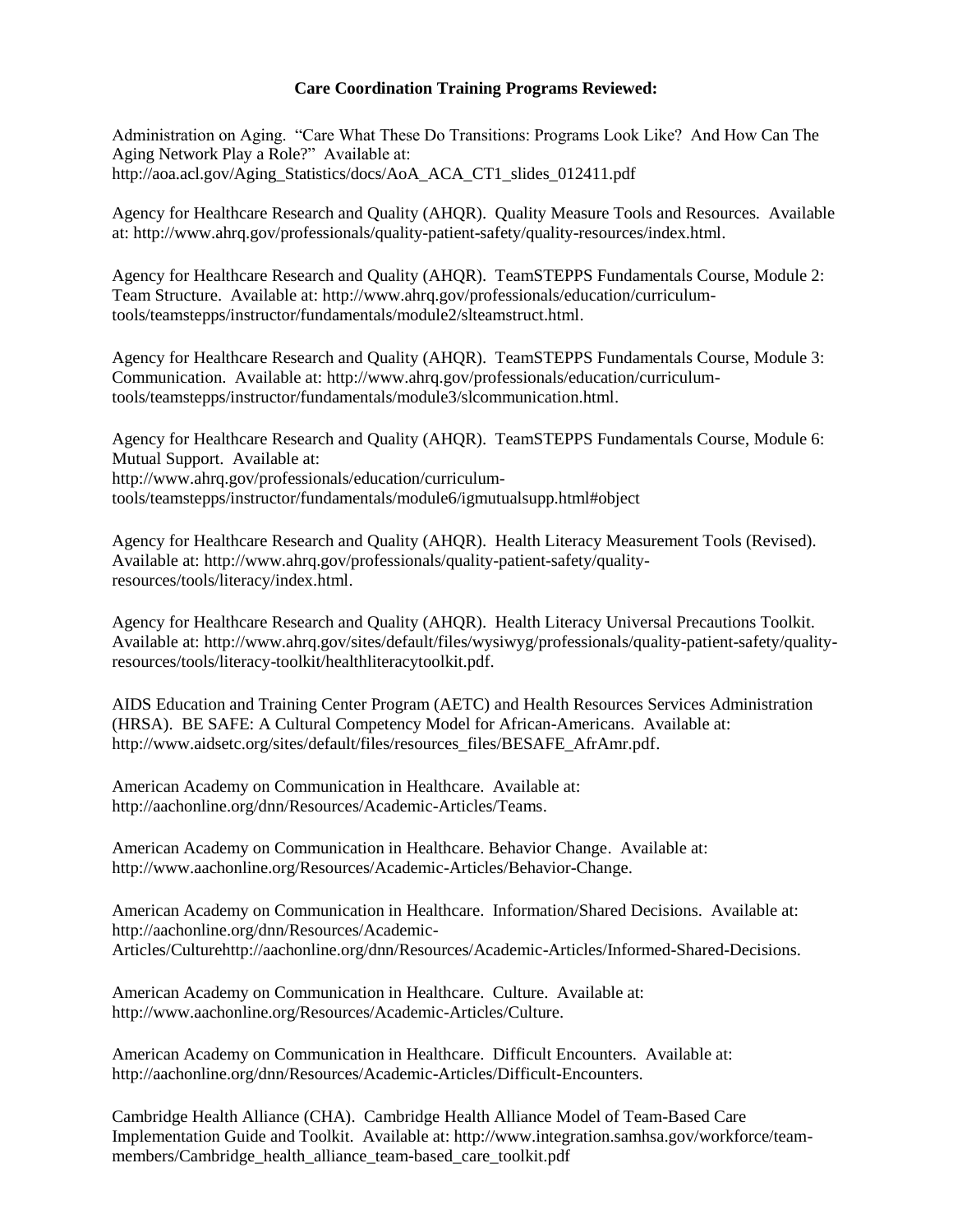Cambridge Health Alliance (CHA). Cambridge Health Alliance Model of Team-Based Care Implementation Guide and Toolkit. Appendix A. Available at[:](http://www.integration.samhsa.gov/workforce/team-members/Cambridge_health_alliance_team-) [http://www.integration.samhsa.gov/workforce/team-members/Cambridge\\_health\\_alliance\\_team](http://www.integration.samhsa.gov/workforce/team-members/Cambridge_health_alliance_team-)based\_care\_toolkit.pdf

Center for Aging, Health, and Humanities. The George Washington University. Person-Centered Toolkit. Available at: https://cahh.gwu.edu/person-centered-care-toolkit.

Centre for Collaboration, Motivation & Innovation. Shared Decision-Making. Available at: [http://www.centrecmi.ca/learn/shared-decision-making/.](http://www.centrecmi.ca/learn/shared-decision-making/)

Centre for Collaboration, Motivation & Innovation (March 2, 2014). Teach Back Guide. Available At: http://www.centrecmi.ca/wp-content/uploads/2013/08/8-Teach\_Back\_2014-03-02.pdf

The Centre for Collaboration, Motivation and Innovation (CCMI). Brief Action Planning: Behavioral Change. Available at: http://www.centrecmi.ca/learn/brief-action-planning/

Centers for Disease Control and Prevention (CDC). Health Literacy. Available at: [http://www.cdc.gov/healthliteracy/gettraining.html.](http://www.cdc.gov/healthliteracy/gettraining.html)

Centers for Disease Control and Prevention (CDC). MMWR Supplements: Past Volume (2013). Available at: http://www.cdc.gov/mmwr/preview/ind2013\_su.html#HealthDisparities2013

Centers for Disease Control and Prevention (CDC). Road to Health Toolkit Materials. (Designed for African-Americans and Latino Populations at Risk for Type 2 Diabetes). Available at[:](http://www.cdc.gov/diabetes/ndep/road-to-health.htm) <http://www.cdc.gov/diabetes/ndep/road-to-health.htm>

Center for Independence of the Disabled, New York (2014). Legal Obligations and Strategies for Working with People with Disabilities: A Training for Health Plan Personnel. Available at: http://www.cidny.org/resources/ADA\_Compliance\_MLTC\_FIDA\_Plans\_Project/CIDNY%20Presentatio n%20for%20United%20Healthcare%202014.pdf

Centers for Collaboration, Motivation, and Innovation (CCMI). BAP Support of Patient-Centered Goal Setting, Brief Action Planning: Medication Reduction. Available at: https://www.youtube.com/watch?v=nbfkZ1f\_V-E

Centers for Collaboration, Motivation, and Innovation (CCMI). Shared Decision-making. Brain Tool. Available at: http://www.centrecmi.ca/wp-content/uploads/2014/02/BRAIN\_tool\_2015-12-09.pdf

Centers for Collaboration, Motivation, and Innovation (CCMI). Shared Decision-Making Guide. Available at: http://www.centrecmi.ca/wpcontent/uploads/2014/02/Shared\_Decision\_Making\_Guide\_2014-02-05.pdf

Centers for Collaboration, Motivation, and Innovation (CCMI). Shared Decision-Making Flow Chart: http://www.centrecmi.ca/wp-content/uploads/2014/02/Shared\_Decision\_Making\_Flow\_Chart\_2014-2- 04b.pdf

Centers for Collaboration, Motivation, and Innovation (CCMI). Self-Management Support. Available at: https://www.youtube.com/watch?v=uRQ853sRt0o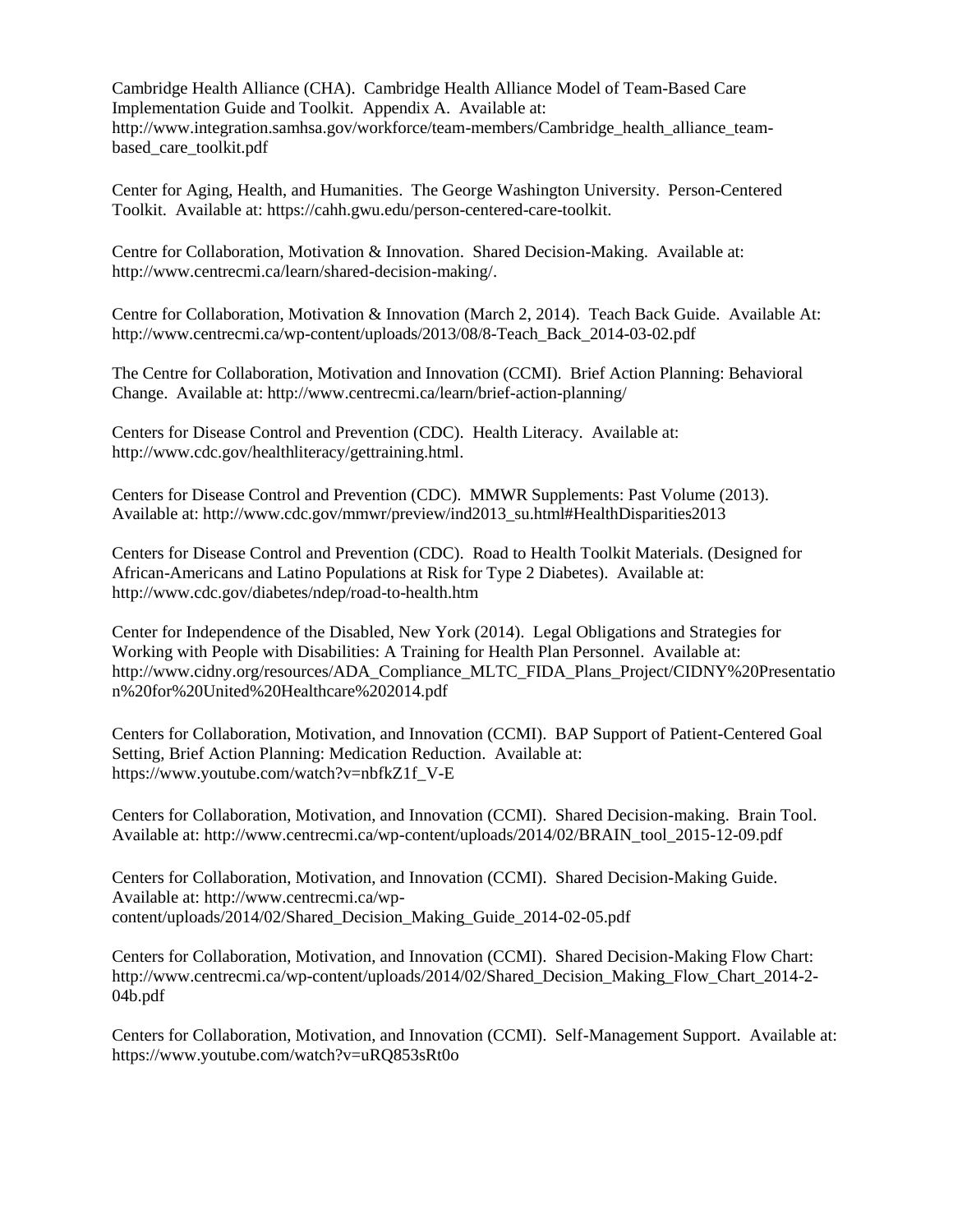Community Health Care Association of New York State, New York Alliance for Careers in Healthcare, and the Center for Health Workforce Studies, State University of New York. (January 2016). Prepare to Care: Key Findings and Training Recommendations for New York City FQHC's Emerging Titles. Available at: http://nyachnyc.org/wp-content/uploads/2016/02/Prepare-to-Care-Key-Findings-and-Recommendations-for-New-York-City-FQHCs-Emerging-Titles.pdf

Community Care of North Carolina. CCNC Motivational Interviewing (MI) Resources Guide. Available at: https://www.communitycarenc.org/media/files/mi-guide.pdf.

Excellence in Motivational Interviewing (MINT). Available at: http://www.motivationalinterviewing.org/.

Health Information Tools for Empowerment (HITE). Available at: http://www.hitesite.org/. Health.mil. DOD Patient Safety Resource Spotlight: Briefs and Huddles Toolkit. Available at: http://www.health.mil/News/Articles/2015/02/02/DoD-Patient-Safety-Resource-Spotlight-Briefs-and-Huddles-Toolkit.

Health.mil. Briefs and Huddles Toolkit. Available at: http://health.mil/Military-Health-Topics/Access-Cost-Quality-and-Safety/Quality-And-Safety-of-Healthcare/Patient-Safety/Patient-Safety-Products-And-Services/Toolkits/Briefs-and-Huddles-Toolkit

Howlette, T., Wisniowski, J., Anilionis, K. University of Michigan. Introduction to Social Determinants of Health. Available at: https://sph.umich.edu/cbphcaucus/pdf/Resources/HEPESocialDeterminants.pdf.

Interact. Interventions to Reduce Acute Care Transfers. Available at: https://interact2.net/tools.html.

Institute for Healthcare Communication. Available at: http://healthcarecomm.org/about-us/.

Institute for Healthcare Communication. PS 103 Lesson 3: Communication during Times of Transition. Available at: http://app.ihi.org/lms/lessondetailview.aspx?LessonGUID=9e00e8cd-25ae-42b2-88c1 a29df1de03dc&CourseGUID=3e37eb4a-4928-4d8b-976e-3a2a1a5f2c08&CatalogGUID=6cb1c614- 884b-43ef-9abd-d90849f183d4.

Institute for Healthcare Improvement, What Does Coordinated Care Look Like? Available at: http://www.ihi.org/education/ihiopenschool/resources/Pages/Activities/MusicOfCoordinatedCare.aspx.

Institute for Healthcare Improvement. Teamwork and Communication. Lesson 1. Available at: http://app.ihi.org/lms/lessondetailview.aspx?LessonGUID=c68e7f4d-6da9-4832-81dd-4c35ca4cfc0c&CourseGUID=3e37eb4a-4928-4d8b-976e-3a2a1a5f2c08&CatalogGUID=6cb1c614-884b-43ef-9abd-d90849f183d4.

Institute for Healthcare Improvement. Teamwork and Communication. Lesson 3. Available at: https://www.ihi.org/\_layouts/ihi/login/Login.aspx?DisplayUserReg=full&ReturnUrl=http%3a%2f%2fapp .ihi.org%2flms%2fmycoursesandlessons.aspx.

Institute for Healthcare Improvement. Teamwork and Communication. Course: PCF 101 Lesson 3: Privacy and Confidentiality - Dignity and Respect. Available at: http://app.ihi.org/lms/lessondetailview.aspx?LessonGUID=47cbe6c7-2a70-46ed-9630 b2a5bf1663b3&CourseGUID=8eb52137-21d7-4b30-afcd-fd781de6d6d5&CatalogGUID=6cb1c614- 884b-43ef-9abd-d90849f183d4.

Institute for Healthcare Improvement. Course: PCF 101: Dignity and Respect. Available at: http://app.ihi.org/lms/coursedetailview.aspx?&CatalogGuid=6cb1c614-884b-43ef-9abdd90849f183d4&CourseGuid=8eb52137-21d7-4b30-afcd-fd781de6d6d5.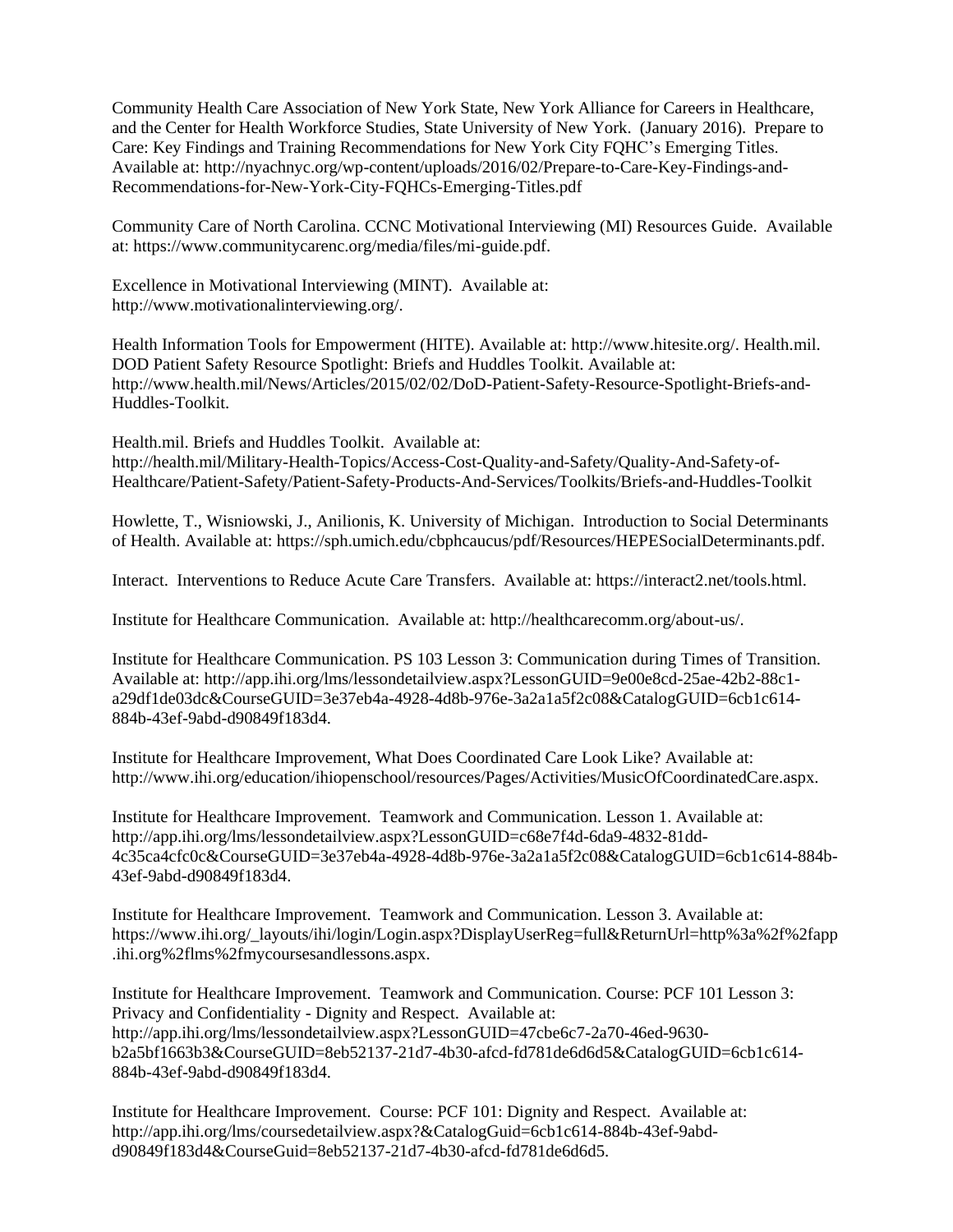Mayo Clinic Site Statin Choice. SMD Aid. Available at: https://statindecisionaid.mayoclinic.org/

National Council of State Boards of Nursing. A Nurse's Guide to Professional Boundaries. Available at: https://www.ncsbn.org/ProfessionalBoundaries\_Complete.pdf.

National Heart, Lung, and Blood Institute. Selected Audiences Resources. Available at: http://www.nhlbi.nih.gov/health-pro/resources/audience.

National Council of State Boards of Nursing: A Nurse's Guide to Social Media. Available at: https://www.ncsbn.org/NCSBN\_SocialMedia.pdf. NKI Center of Excellence in Culturally Competent Mental Health. CC Curriculum. Available at: http://ssrdqst.rfmh.org/cecc/.

New York State Department of Health. Case Coordination and Case Conferencing. Available at https://www.health.ny.gov/diseases/aids/providers/standards/casemanagement/case\_coordination\_confere ncing.htm

New York Association of Psychiatric Rehabilitation Services, Inc. (NYPARS). Resources. Available at: http://www.nyaprs.org/cultural-competence/resources.cfm.

Offices of Minority Health, U.S. Department of Health and Human Services. Resource Center. Available at: http://minorityhealth.hhs.gov/omh/content.aspx?ID=10205&lvl=1&lvlid=3#kc.

Peters, J. Geriatrics Palliative Care and Interprofessional Teamwork, Curriculum Module #2: Interdisciplinary Teamwork. Mount Sinai School of Medicine, Brookdale Department of Geriatrics and Adult Development. Available at: http://www.nynj.va.gov/docs/Module02.pdf.

Safety Net Medical Home Initiative. Organized, Evidence-Based Care. Available at: http://www.safetynetmedicalhome.org/change-concepts/organized-evidence-based-care.

Safety Net Medical Home Initiative. Self-Management Support. Available at: http://www.safetynetmedicalhome.org/sites/default/files/Webinar-Patient-Centered-Interactions-2.pdf.

Stamford Medicine. Chronic Disease Self-Management Program: Evaluation Tools. Available at: http://patienteducation.stanford.edu/research/.

The National LGBT Health Education Center. Learning Modules. Available at: http://www.lgbthealtheducation.org/training/learning-modules/? sm\_au\_=iVVwH1JZWjLPFs8M.

Transcultural C.A.R.E. Associates. Available at: http://transculturalcare.net/.

University of South Carolina. Social Determinants Module.

U.S. Department of Labor, U.S. Department of Commerce, U.S. Department of Education, U.S. Department of Health and Human Services. (July 22, 2014). What Works In Job Training: A Synthesis of the Evidence. Available at: https://www.dol.gov/asp/evaluation/jdt/jdt.pdf

U.S. Department of Health and Human Services. Module 1: Person and Family-Centered Care (PERS). Available at: http://www.hhs.gov/ash/initiatives/mcc/education-and-training/frameworkcurriculum/module-1.html.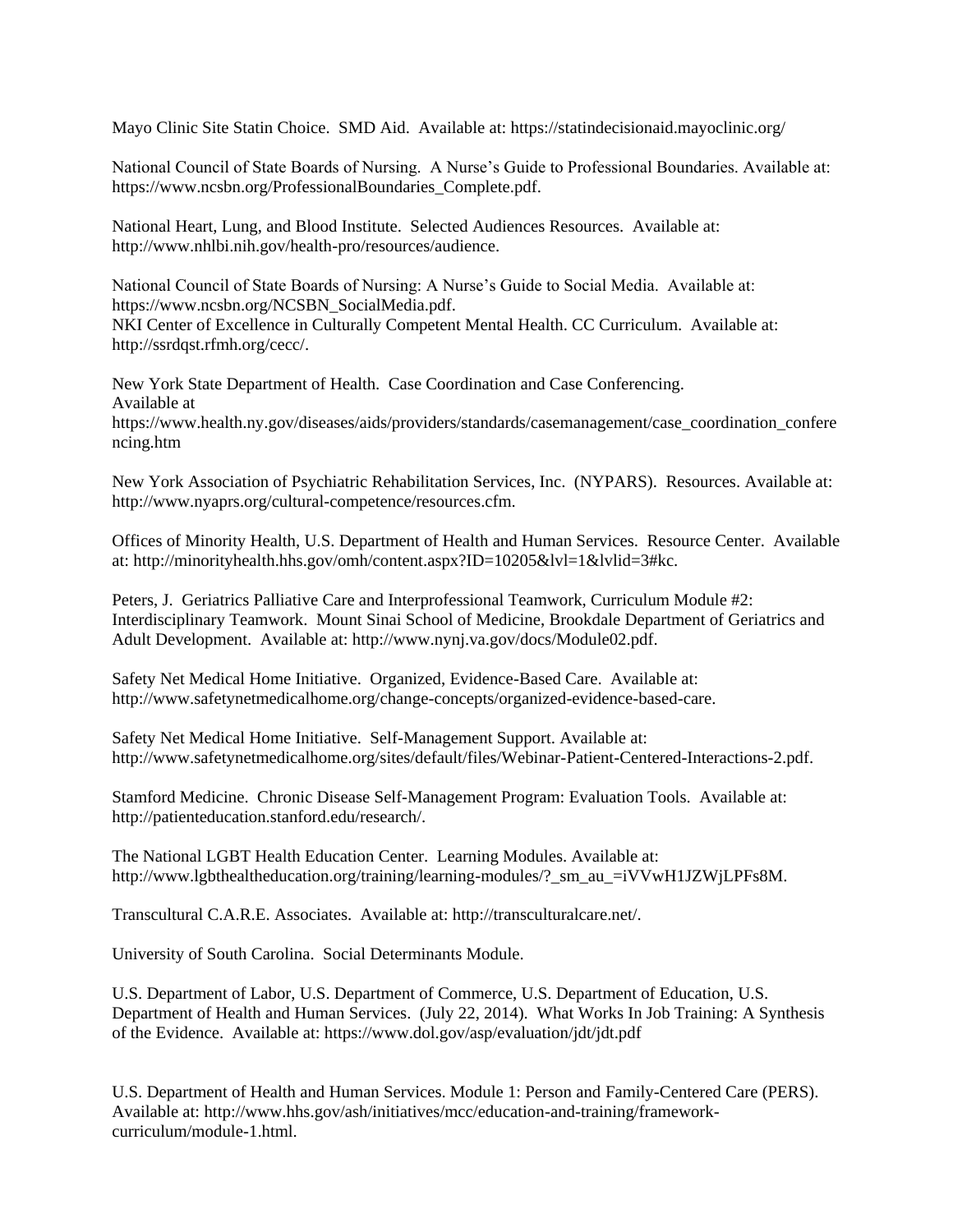U.S. Department of Health and Human Services. Module 2: Self-Management Support (SMS). Available at: http://www.hhs.gov/ash/initiatives/mcc/education-and-training/framework- curriculum/module-2.html.

U.S. Department of Health and Human Services. Module 4: Interprofessional Collaboration (INTER). Available at: http://www.hhs.gov/ash/initiatives/mcc/education-and-training/frameworkcurriculum/module-4.html.

U.S. Department of Health and Human Services. Module 6: Systems-Based Practice (SYST). Available at: http://www.hhs.gov/ash/initiatives/mcc/education-and-training/framework-curriculum/module-6.html.

World Health Organization: Social Determinants of Health Learnings and Tools. Available at: http://www.who.int/social\_determinants/tools/en/.

1199SEIU TEF and PCDC Care Coordination Fundamentals (2014). Care Coordination Fundamentals: Student Exercise Book. Available at: https://www.1199seiubenefits.org/wp-content/uploads/2014/07/CC-Student-Exercise-Book-FINAL-web.pdf. See page 9 for Module 1: Orientation; Care Coordination Basic Skills.

1199SEIU TEF and PCDC Care Coordination Fundamentals (2014). Care Coordination Fundamentals: Student Exercise Book. Available at: https://www.1199seiubenefits.org/wp-content/uploads/2014/07/CC-Student-Exercise-Book-FINAL-web.pdf. See page 22 for Module 2: Orientation; Care Coordination Basic Skills, Part 2.

1199SEIU TEF and PCDC Care Coordination Fundamentals (2014). Care Coordination Fundamentals: Student Exercise Book. Available at: https://www.1199seiubenefits.org/wp-content/uploads/2014/07/CC-Student-Exercise-Book-FINAL-web.pdf. See page 35 for Module 3: Common Chronic Diseases – Part 1, Diabetes.

1199SEIU TEF and PCDC Care Coordination Fundamentals (2014). Care Coordination Fundamentals: Student Exercise Book. Available at: https://www.1199seiubenefits.org/wp-content/uploads/2014/07/CC-Student-Exercise-Book-FINAL-web.pdf. See page 47 for Module 4: Common Chronic Diseases – Part 2, Hypertension/High Cholesterol/Asthma.

1199SEIU TEF and PCDC Care Coordination Fundamentals (2014). Care Coordination Fundamentals: Student Exercise Book. Available at: https://www.1199seiubenefits.org/wp-content/uploads/2014/07/CC-Student-Exercise-Book-FINAL-web.pdf. See page 50 for Module 5: Common Chronic Diseases – Part 3, Heart Disease/Stroke.

1199SEIU TEF and PCDC Care Coordination Fundamentals (2014). Care Coordination Fundamentals: Student Exercise Book. Available at: https://www.1199seiubenefits.org/wp-content/uploads/2014/07/CC-Student-Exercise-Book-FINAL-web.pdf. See page 75 for Module 6: Common Chronic Diseases – Part 4, Hepatitis/HIV.

1199SEIU TEF and PCDC Care Coordination Fundamentals (2014). Care Coordination Fundamentals: Student Exercise Book. Available at: https://www.1199seiubenefits.org/wpcontent/uploads/2014/07/CCStudent-Exercise-Book-FINAL-web.pdf. See page 93 for Module 7: Bias, Culture, and Values in Healthcare.

William Polonsky. Live Chat on Diabetes. Diabetes Hand Foundation. Available at: https://www.youtube.com/watch?v=w5eNgjxJwk4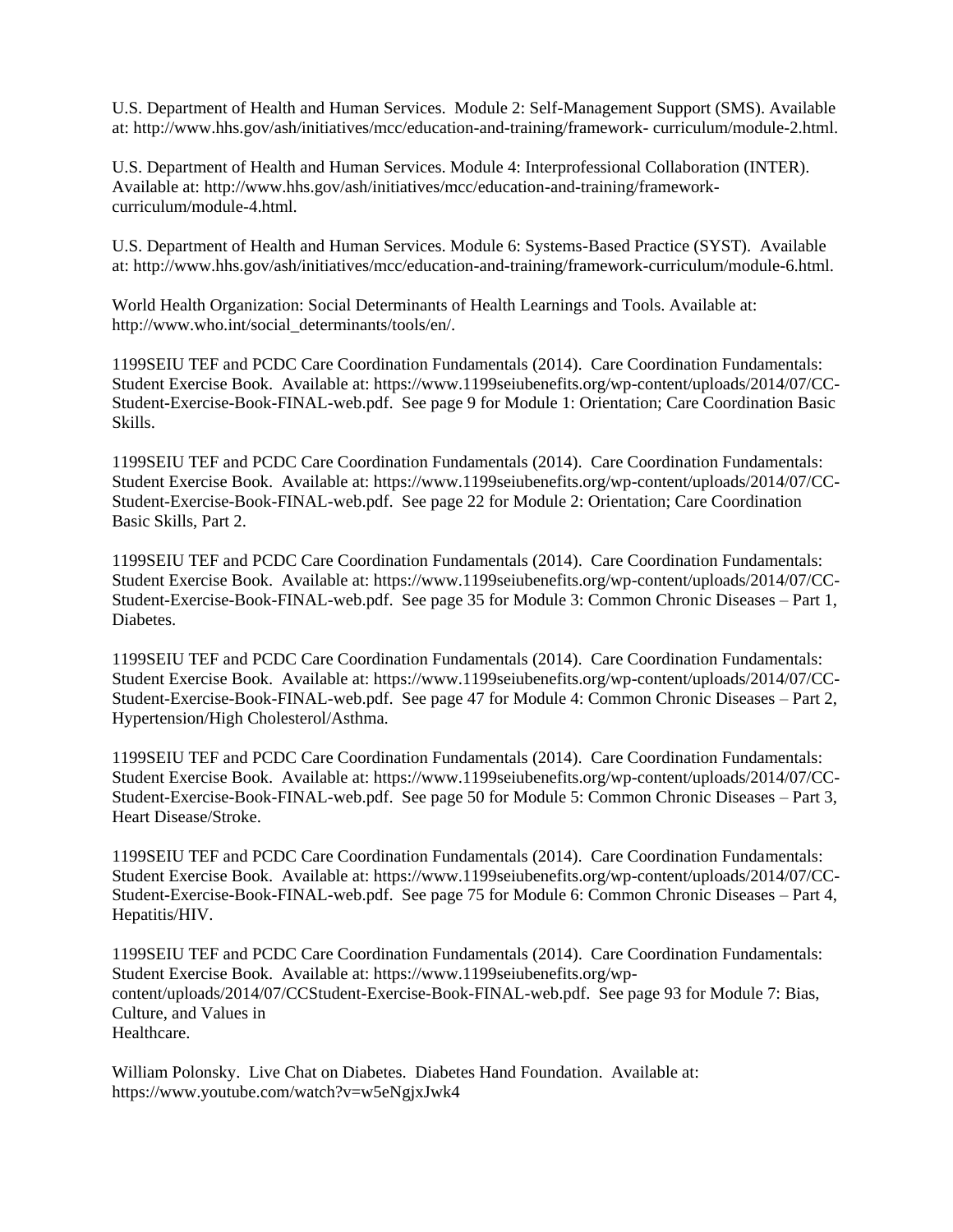1199SEIU TEF and PCDC Care Coordination Fundamentals (2014). Care Coordination Fundamentals: Student Exercise Book. Available at: https://www.1199seiubenefits.org/wp-content/uploads/2014/07/CC-Student-Exercise-Book-FINAL-web.pdf. See page 104 for Module 9: Basic Communication Skills.

1199SEIU TEF and PCDC Care Coordination Fundamentals (2014). Care Coordination Fundamentals: Student Exercise Book. Available at: https://www.1199seiubenefits.org/wp-content/uploads/2014/07/CC-Student-Exercise-Book-FINAL-web.pdf. See page 113 for Module 10: Accessing Patient Resources.

1199SEIU TEF and PCDC Care Coordination Fundamentals (2014). Care Coordination Fundamentals: Student Exercise Book. Available at: https://www.1199seiubenefits.org/wp-content/uploads/2014/07/CC-Student-Exercise-Book-FINAL-web.pdf. See page 178 for Module 16: Electronic Health Records.

1199SEIU TEF and PCDC Care Coordination Fundamentals (2014). Care Coordination Fundamentals: Student Exercise Book. Available at: https://www.1199seiubenefits.org/wp-content/uploads/2014/07/CC-Student-Exercise-Book-FINAL-web.pdf. See page 198 for Module 18: Motivational Interviewing – Part 1.

1199SEIU TEF and PCDC Care Coordination Fundamentals (2014). Care Coordination Fundamentals: Student Exercise Book. Available at: https://www.1199seiubenefits.org/wp-content/uploads/2014/07/CC-Student-Exercise-Book-FINAL-web.pdf. See page 206 for Module 19: Motivational Interviewing – Part 2.

1199SEIU TEF and PCDC Care Coordination Fundamentals (2014). Care Coordination Fundamentals: Student Exercise Book. Available at: https://www.1199seiubenefits.org/wp-content/uploads/2014/07/CC-Student-Exercise-Book-FINAL-web.pdf. See page 217 for Module 20: Health Coaching and Patient Care Follow-up – Part 1.

1199SEIU TEF and PCDC Care Coordination Fundamentals (2014). Care Coordination Fundamentals: Student Exercise Book. Available at: https://www.1199seiubenefits.org/wp-content/uploads/2014/07/CC-Student-Exercise-Book-FINAL-web.pdf. See page 227 for Module 21: Health Coaching and Patient Care Follow-up – Part 2.

1199SEIU TEF and PCDC Care Coordination Fundamentals (2014). Care Coordination Fundamentals: Student Exercise Book. Available at: https://www.1199seiubenefits.org/wp-content/uploads/2014/07/CC-Student-Exercise-Book-FINAL-web.pdf. See page 242 for Module 22: Quality Improvement and Outcomes.

1199SEIU TEF and PCDC Care Coordination Fundamentals (2014). Care Coordination Fundamentals: Student Exercise Book. Available at: https://www.1199seiubenefits.org/wp-content/uploads/2014/07/CC-Student-Exercise-Book-FINAL-web.pdf. See page 251 for Module 23: Professional Boundaries – Part 1.

1199SEIU TEF and PCDC Care Coordination Fundamentals (2014). Care Coordination Fundamentals: Student Exercise Book. Available at: https://www.1199seiubenefits.org/wp-content/uploads/2014/07/CC-Student-Exercise-Book-FINAL-web.pdf. See page 260 for Module 24: Professional Boundaries - Part 2 & Wrap-up.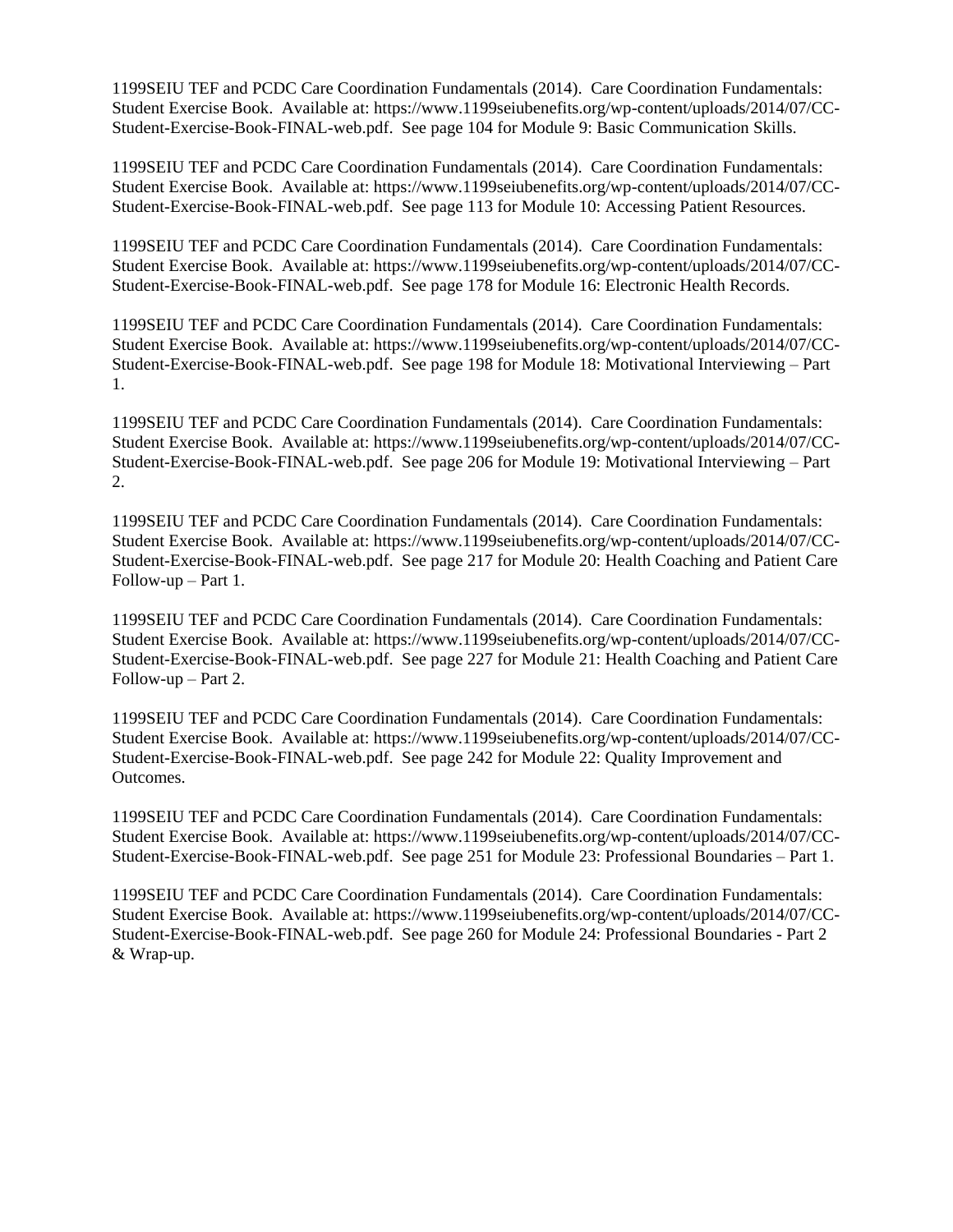#### **Elements of Care Coordination Resource List**

Adapted from: Emerging Career Pathways in the New York City Healthcare Workforce: Credited College- Level Certificates for Assistive Health Personnel, Lassiter, et al (2013). CUNY, Office of the University Dean of Health and Human Services.

The following resource list was used as part of a credited undergraduate course sequence in Care Coordination and Health Coaching. It is recommended that curriculum developers/instructors include supplemental readings and media resources to round out the certificate curriculum.

#### **Textbooks:**

Bodenheimer, T., Grumbach, K. (2012). Understanding health policy: A clinical approach (6th edition), printed in the United States: McGraw Hill Medical.

Edberg, M. (2007). Essentials of health behavior: Social and behavioral theory in public health (essential public health). Sudbury, MA: Jones and Bartlett Publishers, Inc.

Edberg, M. (2009). Essential readings in health behavior: Theory and practice (essential public health). Sudbury, MA: Jones and Bartlett Publishers, Inc.

Shi, L., Singh, D.A. (2013). Essentials of the U.S. Health Care System, (3rd edition). Burlington, MA: Jones

& Bartlett Learning Company.

Teague, M.L., Mackenzie, S.L.C. & Rosenthal, D.M. (2012). Your health today. New York, NY: McGraw- Hill.

Zastrow, C. (2010). Introduction to Social Work and Social Welfare (10th edition). Belmont, CA: Brooks/Cole.

## **Supplemental Readings:**

Examples of pertinent supplemental readings are provided below. This list includes various types of publications, including journal articles, print media articles, books, and reports. Curriculum developers and instructors are encouraged to consult academic journals and print media outlets throughout their courses, to identify recent articles/publications that might work well within the curriculum.

Alliance for Health Reform. (2008). Health care coverage in America: Understanding the issues and proposed solutions. Available at http://www.allhealth.org/publications/Uninsured/ Health Care Coverage in America 2008 82.pdf.

Antos, J.R., Pauly, M.V., & Wilensky, G.R. (2012). Bending the cost curve through market-based incentives. New England Journal of Medicine, 367, 954-958. doi: http://www.nejm.org/ doi/full/10.1056/NEJMsb1207996

Appleby, J. (2013). A guide to health insurance exchanges. Available at: http://www.kaiser healthnews.org/stories/2011/march/30/exchange-faq.aspx.

Betancourt, J.R., Green, A.R., Carrillo, J.E., & Ananeh-Firempong II, O. (2003). Defining cultural competence: A practical framework for addressing racial/ethnic disparities in health and health care. Public Health Reports, 118(4), 293-302.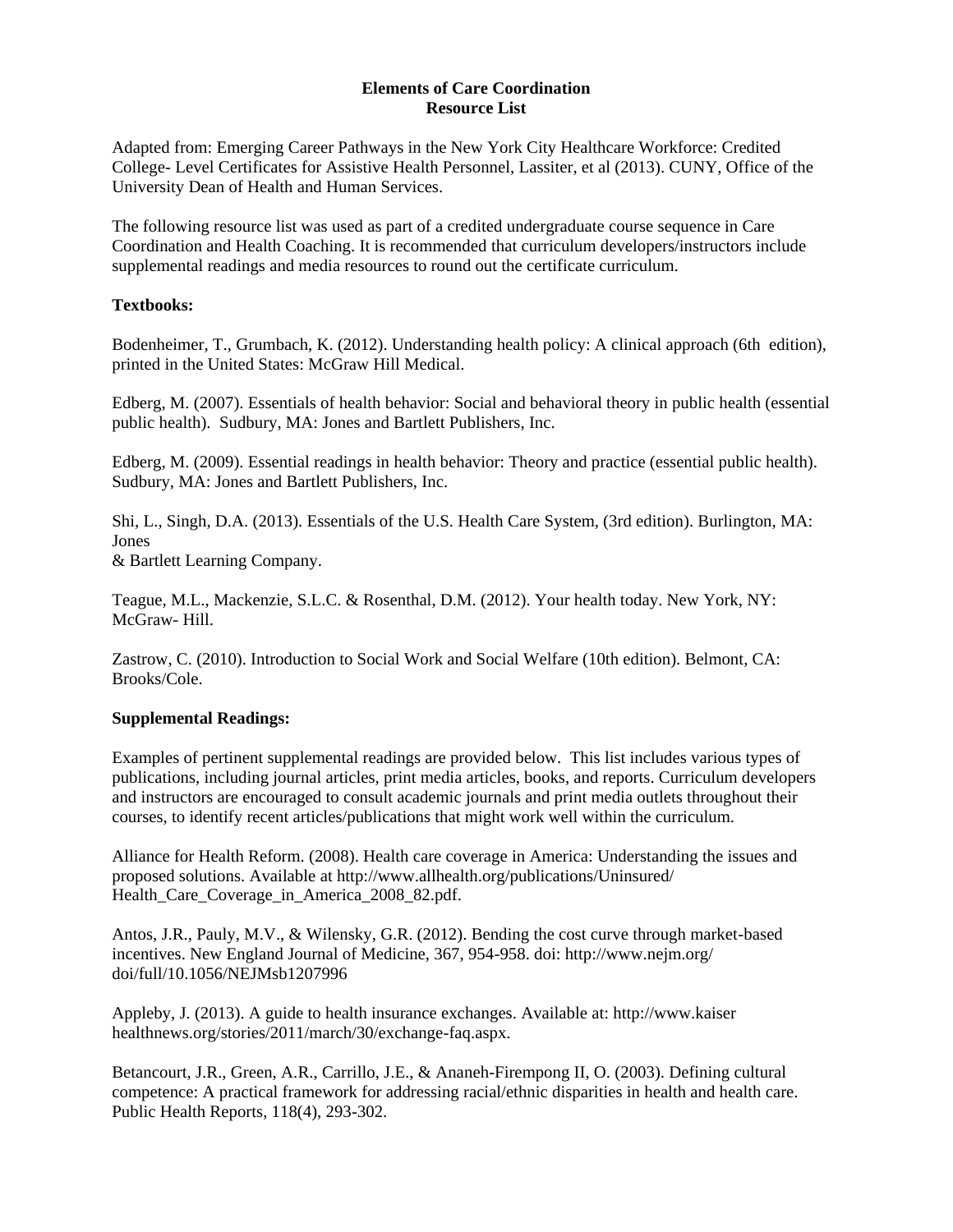Blumenthal, D., & Tavenner, M. (2010). The "meaningful use" regulation for electronic health records. New England Journal of Medicine, 363, 501-504. doi: http://www.nejm.org/doi/full/ 10.1056/NEJMp1006114.

California Health Care Foundation (CHCF). Coleman Care Transitions Intervention (CTI). Available at: http://www.chcf.org/projects/2009/coleman-care-transitions-intervention

Campinha-Bacote, J. (2002). The process of cultural competence in the delivery of healthcare services: A model of care. Journal of Transcultural Nursing, 13(3), 181-184.

Center on Budget and Policy Priorities. (2009). American Recovery and Reinvestment Act of 2009: Stateby-state estimates of key provisions affecting low and moderate-income individuals. Available at http://www.cbpp.org/files/1-22-09bud.pdf.

Center on Budget and Policy Priorities. (2011). Policy basics: Introduction to the federal budget process. Available at http://www.cbpp.org/files/3-7-03bud.pdf.

Charles, D. Furukawa, M., & Hufstader, M. (2012). Electronic health record systems and intent to attest to meaningful use among non-federal acute care hospitals in the United States: 2008-2011. Available at http://www.healthit.gov/media/pdf/ONC\_Data\_Brief\_AHA\_2011.pdf.

Cheng, J.K. (2012). Confronting the social determinants of health-Obesity, neglect, and inequity. New England Journal of Medicine, 367, 1976-1977. doi: http://www.nejm.org/doi/full/10.1056/ NEJMp1209420.

Cheong, P.H., Feeley, T. H., & Servoss, T.J. (2007) Understanding health inequalities for uninsured Americans: A population-wide survey. Journal of Health Communication, 12(3), 285-300.

Cox, B., & Thornewill, J. (2008). The consumer's view of the electronic health record: Engaging patients in EHR adoption. Journal of Healthcare Information Management, 22(2), 43-47.

Delaware Regional Extension Center (2010). Electronic health records: What you need to know. Available at http://www.dehitrec.org/SiteAssets/resources/Consumer\_EHR\_Brochure.pdf

Dean, L., Charap, E., Sankar, P., et. al. Differences in the Patterns of Health Care System Distrust Between Blacks and Whites. Journal of General Internal Medicine (July 2008). Available at:

https://www.researchgate.net/profile/Ellyn\_Charap/publication/5552288\_Differences\_in\_the\_Patterns\_of \_Health\_Care\_System\_Distrust\_Between\_Blacks\_and\_Whites/links/0046352439d0dd0eb6000000.pdf

Emanuel, E., Tanden, N., Altman, S., Armstrong, S., Berwick, D., de Brantes, F., Spiro, T. (2012). A systemic approach to containing health care spending. New England Journal of Medicine, 367, 949-954. doi: http://www.nejm.org/doi/full/10.1056/NEJMsb1205901

Fadiman, A. (1997). The spirit catches you and you fall down: A Hmong child, her American doctors, and the collision of two cultures. New York, NY: Farrar, Straus and Giroux.

Frakt, A., Carroll, A.E., Pollack, H.A., & Reinhardt, U. (2011). Our flawed but beneficial Medicaid program. New England Journal of Medicine, 364, e31(1)- e31(2). doi: http://www. nejm.org/doi/full/10.1056/NEJMp1103168.

Gindi, R.M., Cohen, R.A., & Kirzinger, W.K. (2012). Emergency room use among adults aged 18–64: Early release of estimates from the National Health Interview Survey, January–June 2011. Available at http://www.cdc.gov/nchs/nhis/releases.htm.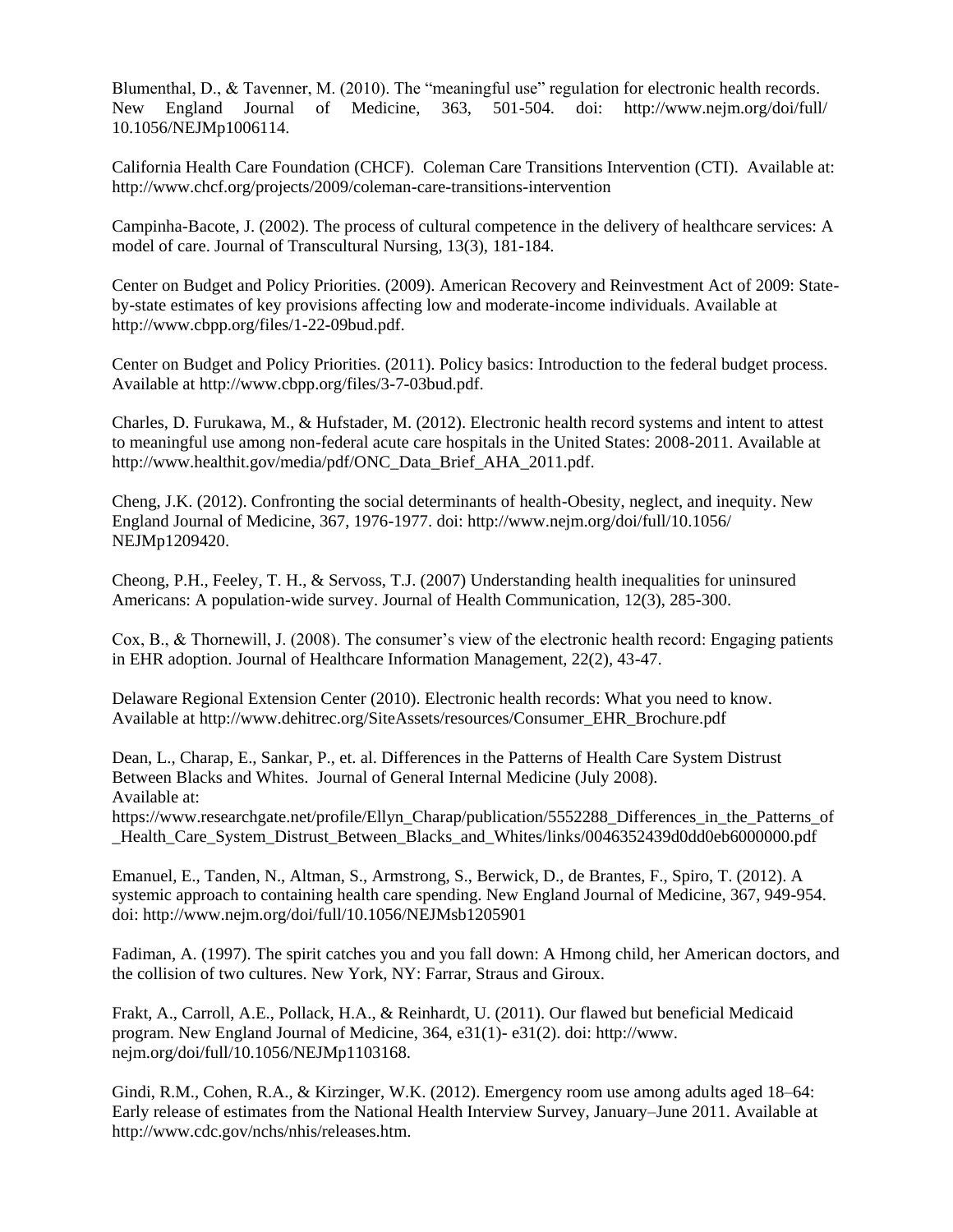Glanz, K., Rimer, B.K., & Viswanath, K. (Eds.). (2008). Health behavior and health education: Theory, research, and practice (4th ed.). San Francisco, CA: Jossey-Bass.

Grobman, L.M. (Ed.) (2005). Days in the lives of social workers (3rd ed.). Harrisburg, PA: White Hat Communications.

Hartocollis, A. (2013, January 11). New York City ties doctors' income to quality of care. The New York Times. Available at: http://nyti.ms/XGvvdn.

Healthcare Information and Management Systems Society (2011). The legal electronic health record. Available at http://www.himss.org/files/HIMSSorg/content/files/LegalEMR\_Flyer3.pdf.

Hertelendy, A., Fenton, S.H., & Griffin, D. (2010). The implications of health reform for health information and electronic health record implementation efforts. Perspectives in Health Information Management, 7 (Summer), 1e.

Institute of Medicine (US) Committee on Assessing Interactions Among Social, Behavioral, and Genetic Factors in Health; Hernandez LM, Blazer DG, editors. Washington (DC): National Academies Press (US); 2006.

Institute of Medicine (US). (Ongoing) Study on Family Caregiving for Older Adults. Available at: http://www8.nationalacademies.org/cp/projectview.aspx?key=IOM-HCS-12-02

Institute for Patient- and Family-Centered Care (2016). "Advancing the Practice of Patient- and Family-Centered Care in Primary Care and Other Ambulatory Settings. How to Get Started…" Available at: http://www.ipfcc.org/pdf/getting\_started.pdf

Institute for Patient- and Family-Centered Care (2016). "Advancing the Practice of Patient- and Family-Centered Care in Hospitals. How to Get Started…" Available at: http://www.ipfcc.org/pdf/getting\_started.pdf

Institute for Patient-and Family-Centered Care and the American Hospital Association (September 2004\_. Strategies for Leadership: Advancing the Practice of Patient- and Family-Centered Care. A Resource Guide for Hospital Senior Leaders, Medical Staff, and Governing Boards." Available at: http://www.aha.org/content/00-10/resourceguide.pdf

Jones, D.K. (2012). The fate of health care reform–What to expect in 2012. New England Journal of Medicine, 366, e7(1)-e7(3). doi: http://www.nejm.org/doi/full/10.1056/ NEJMp1114858.

Jones, J.H. (1993). Bad blood: The Tuskegee syphilis experiment. New York, NY: The Free Press.

Kaiser Family Foundation. (2010). Timeline: History of health reform efforts in the U.S. Available at http://kff.org/health-reform/timeline/history-of-health-reform-efforts-in-the-united-states/.

Kaiser Family Foundation (2009). National health insurance- A brief history of reform efforts in the U.S. Available at http://kaiserfamilyfoundation.files.wordpress.com/2013/01/7871.pdf.

Kaiser Family Foundation (2012). A guide to the Supreme Court's Affordable Care Act decision. Available at http://kaiserfamilyfoundation.files.wordpress.com/2013/01/8332.pdf Kaiser Family Foundation (2013). Summary of the Affordable Care Act. Available at http://kff.org/health-reform/fact-sheet/summary-of-new-health-reform-law/.

Kenen, J. (2012). Health policy brief: Medicaid reform. Health Affairs. Available at http://healthaffairs.org/healthpolicybriefs/brief\_pdfs/healthpolicybrief\_60.pdf.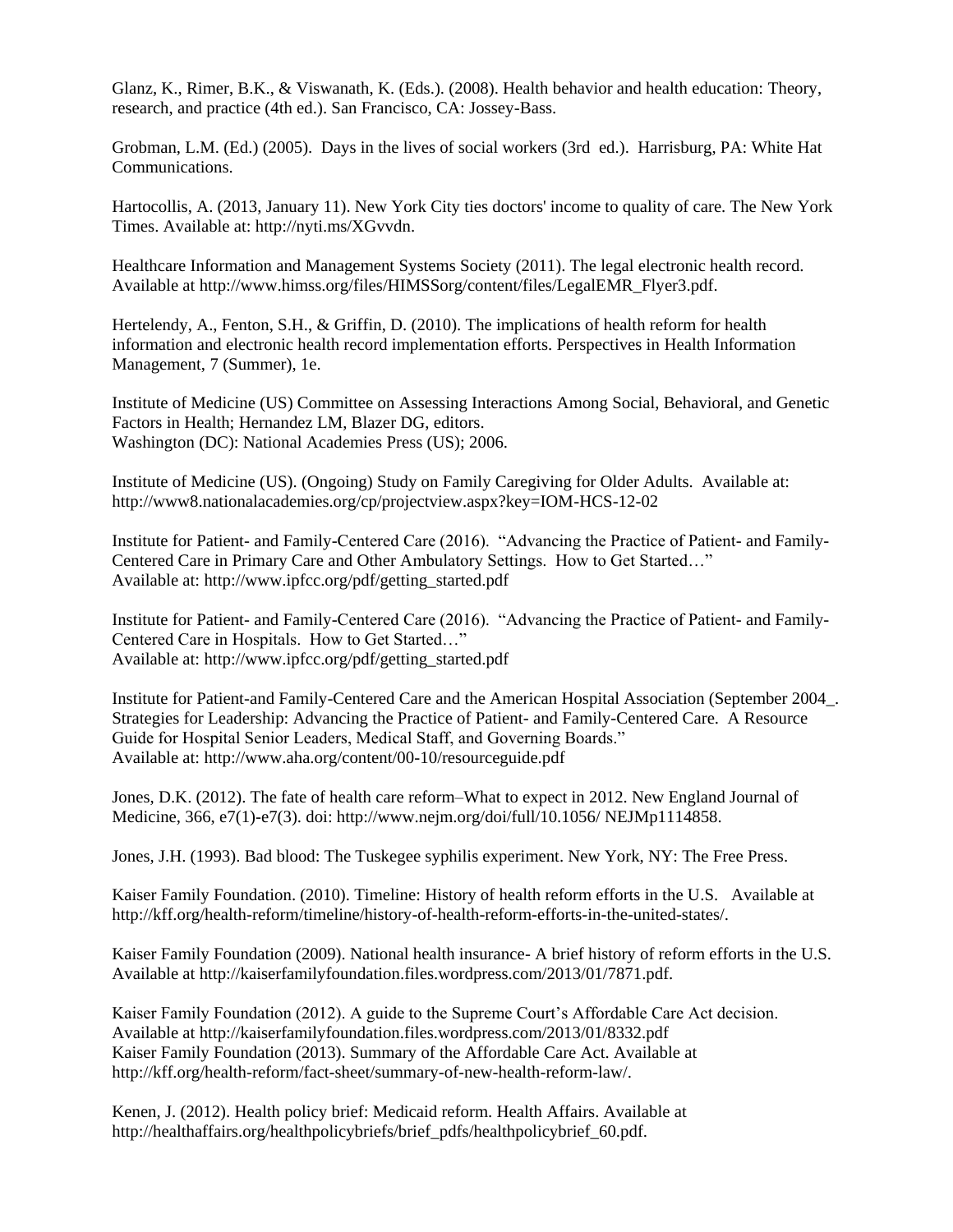Mariner, W.K., Annas, G.J., & Glantz, L.H. (2011). Can congress make you buy broccoli? And why that's a hard question. *New England Journal of Medicine*, 364, 201-203. doi: http://www. nejm.org/doi/full/10.1056/NEJMp1014367.

McAllister, J.W., Presler, E., & Cooley, W.C. (2007). Medical home practice-based care coordination: A workbook. Available at http://www.medicalhomeimprovement.org/pdf/ MHPracticeBasedCC-Workbook\_7-16-07.pdf.

Medicaid.gov, Centers for Medicare and Medicaid Services. "Self-Directed Services." Available at: https://www.medicaid.gov/medicaid-chip-program-information/by-topics/delivery-systems/self-directedservices.html

National Association of Social Workers. (2001). NASW standards for cultural competence in social work practice. Available at http://www.naswdc.org/practice/standards/NASW culturalstandards.pdf.

Nutting, P.A., Miller, W.L., Crabtree, B.F., Jaén, C.R., Stewart, E.E., & Stange, K.C. (2009). Initial lessons from the first national demonstration project on practice transformation to a Patient-Centered Medical Home. Annals of Family Medicine, 7(3), 254–60.

Oberlander, J. (2012). Unfinished journey-A century of health care reform in the United States. New England Journal of Medicine, 367, 585-590. doi: http://www.nejm.org/doi/full/10.1056/ NEJMp1202111. Okie, S. (2012). The evolving primary care physician. New England Journal of Medicine, 366, 1849- 1853. doi: http://www.nejm.org/doi/full/10.1056/NEJMp1201526.

Pascoe, E., Richman, l. Perceived Discrimination and Health: A Meta-Analytic Review. Psychological Bulletin (July 2009); 135(4): 531-554. Available at: http://www.ncbi.nlm.nih.gov/pmc/articles/PMC2747726//

Peikes, D., Chen, A., Schore, J., & Brown, R. (2009). Effects of care coordination on hospitalization, quality of care, and health care expenditures among Medicare beneficiaries: 15 Randomized Trials. Journal of the American Medical Association, 301(6), 603-618.

Rittenhouse, D.R., & Shortell, S.M. (2009). The Patient-Centered Medical Home: Will it stand the test of health reform? Journal of the American Medical Association, 301(19), 2038-2040.

Schneider, E.C., Hussey, P.S., & Schnyer, C. (2011). Payment reform: Analysis of models and performance measurement implications. Available at http://www.rand.org/content/dam/rand/ pubs/technical\_reports/2011/RAND\_TR841.pdf.

Skloot, R. (2011). The Immortal Life of Henrietta Lacks. New York, NY: Crown Publishing Group. Smedley, B.D., Stith, A.Y., & Nelson, A.R. (Eds.) (2003). Unequal treatment: Confronting racial and ethnic disparities in health care. Washington, DC: The National Academies Press.

Stange, K.C., Nutting, P.A., Miller, W.L., Jaén, C.R., Crabtree, B.F., Flocke, S.A., & Gill, J.M. (2010). Defining and measuring the Patient-Centered Medical Home. Journal of General Internal Medicine,  $25(6)$ , 601-612.

Substance Abuse and Mental Health Services Administration (2010). Project Launch: Promoting wellness in early childhood. Available at http://www.samhsa.gov/samhsanewsletter/ Volume\_18\_Number\_3/MayJune2010.pdf.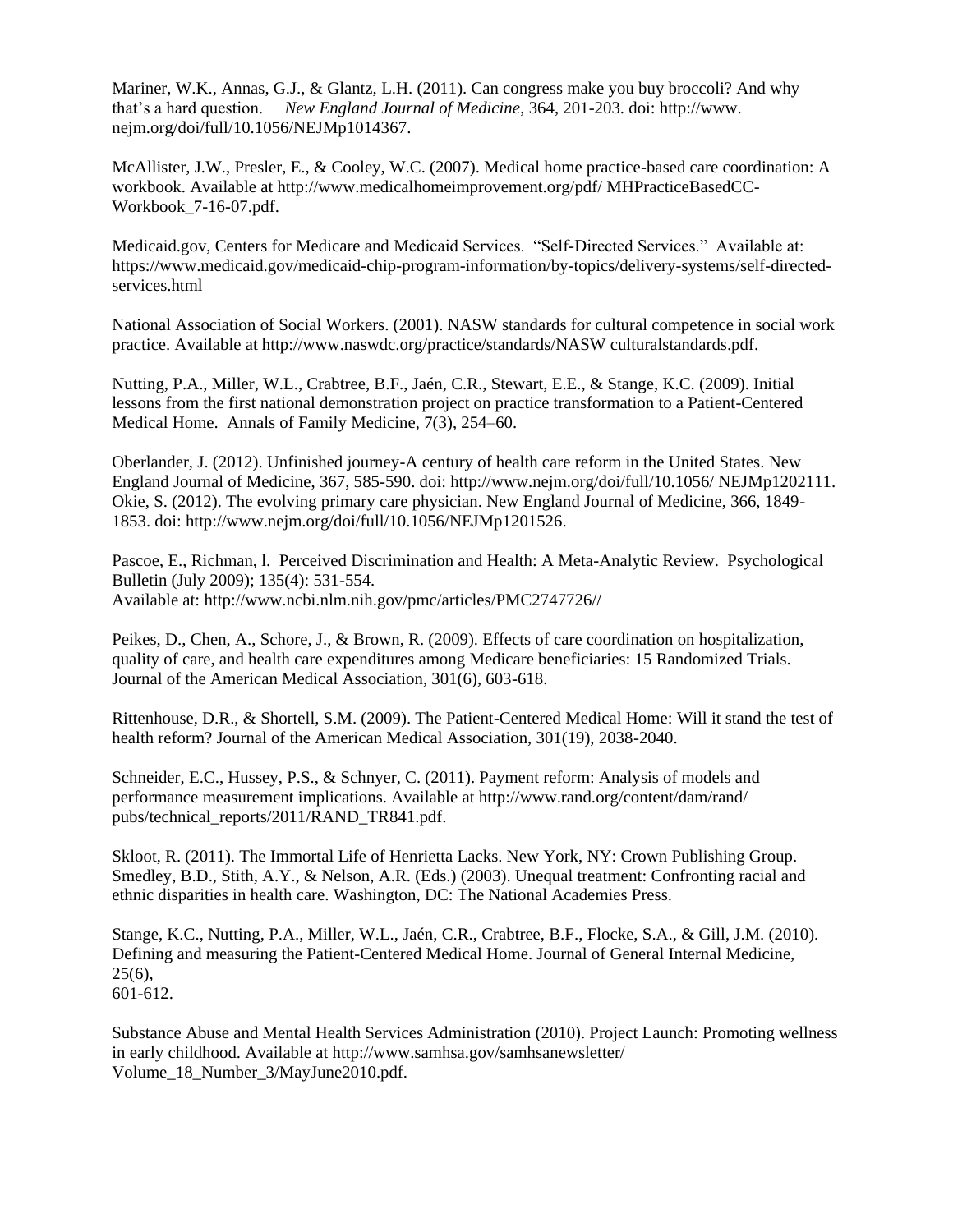The Consumer Directed Personal Assistance Association of New York State (CDPAANYS). "The Definition of Self-Direction" (Brochure). Available at: https://www.health.ny.gov/professionals/patients/discharge\_planning/meetings/2010/2010-06- 02/brochure.pdf

The Joint Commission, the Joint Commission Center for Transforming Healthcare, and the Joint Commission Resources. "Transitions of Care: The Need for a More Effective Approach to Continuing Patient Care," *Hot Topics in Health Care*. Available at: https://www.jointcommission.org/assets/1/18/Hot\_Topics\_Transitions\_of\_Care.pdf

The Social Work Leadership Institute of the New York Academy of Medicine. (2009). Who is qualified to coordinate care? A report prepared for the New York State Department of Health and the State Office for the Aging. Available at http://socialworkleadership.org/nsw/index.php.

The Society of General Internal Medicine Disparities Task Force. (2008). A train-the-trainer guide: Health disparities education. Available at http://www.sgim.org/File Library/SGIM/Communities/Task Forces/Disparities/SGIM-DTFES-Health-Disparities-Training-Guide.pdf.

UCSF Center for the Health Professions, Innovative Workforce Models of Health Care case study series. Available at: http://futurehealth.ucsf.edu/.

U.S. Department of Health and Human Services, Office for Civil Rights. The HIPAA Privacy Rule: When Health Care Providers May Communicate About You with Your Family, Friends, or Others Involved in Your Care. Available at: http://www.nextstepincare.org/uploads/File/consumer\_HIPAA.pdf

U.S. Department of Health & Human Services, Office of Minority Health, Cultural Competency section: http://minorityhealth.hhs.gov/templates/browse.aspx?lvl=1&lvlID=3.

Washington, H.A. (2006). Medical apartheid: The dark history of medical experimentation on Black Americans from colonial times to the present. New York, NY: The Doubleday Broadway Publishing Group.

#### **Feature-Length Documentaries/Programs:**

Unnatural Causes: Is Inequality Making Us Sick?

This landmark documentary, produced by California Newsreel and broadcast by PBS, provides a comprehensive overview of the pressing and persistent health inequities that exist in our nation. The first episode lays the groundwork for the documentary series. It is recommended that the Certificate students view Episode 1, at a minimum, in one of their courses. The subsequent, shorter episodes may be shown selectively, based upon the instructor's and the students' interests.

Titles, lengths and descriptions of all seven episodes are below, as provided on the documentary's website (www.unnaturalcauses.org). This website also offers resources for educators (http://www.unnaturalcauses.org/for\_educators.php).

- Ep. 1: In Sickness and in Wealth (56 min.) How does the distribution of power, wealth and resources shape opportunities for health?
- Ep. 2: When the Bough Breaks (29 min.) Can racism become embedded in the body and affect birth outcomes.
- Ep. 3: Becoming American (29 min.) Latino immigrants arrive healthy, so why don't they stay that way?
- Ep. 4: Bad Sugar (29 min.) What are the connections between diabetes, oppression, and empowerment in two Native American communities?
- Ep. 5: Place Matters (29 min.) Why is your street address such a strong predictor of your health?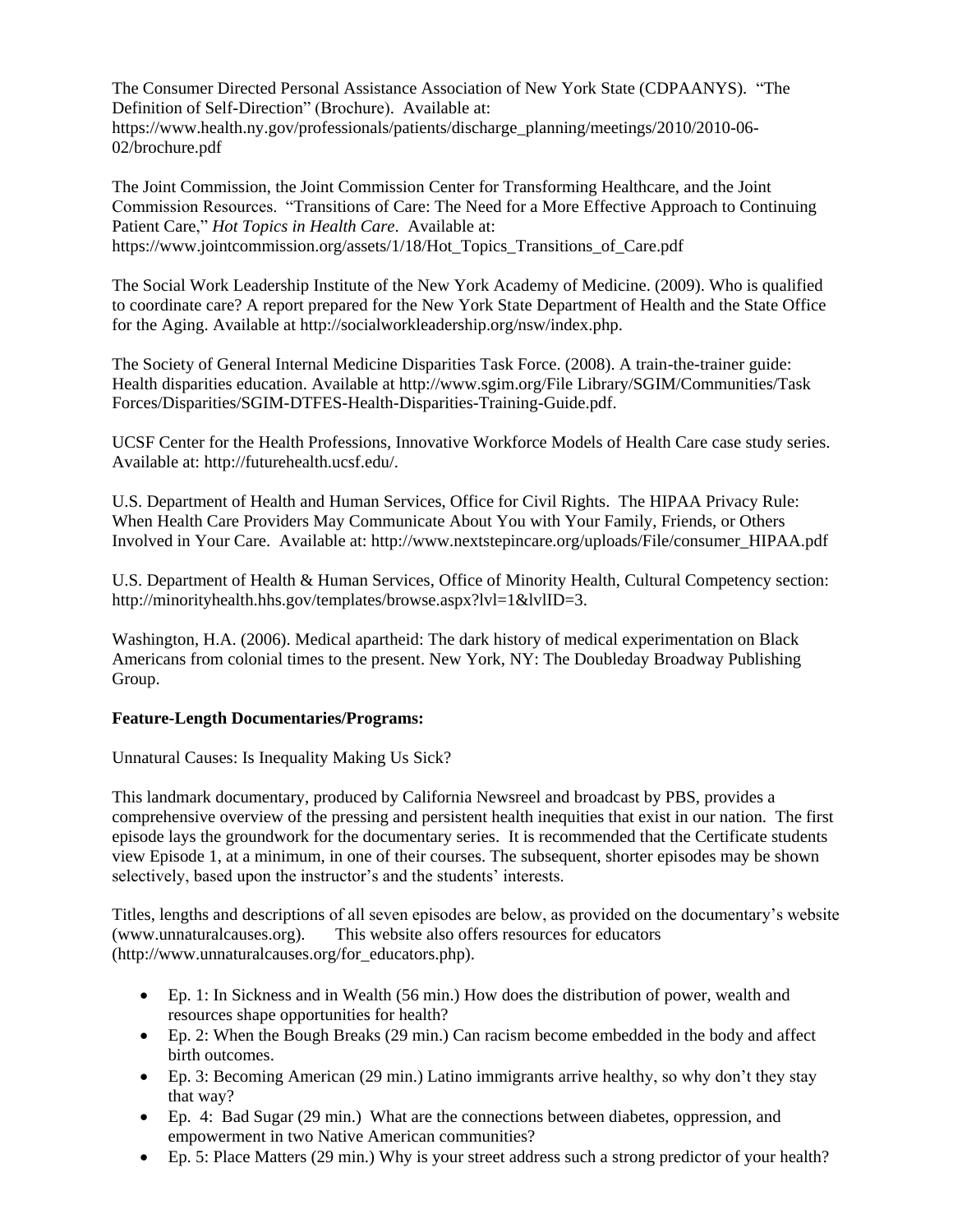- Ep. 6: Collateral Damage (29 min.) How do Marshall Islanders pay for globalization and U.S. military policy with their health?
- Ep. 7: Not Just a Paycheck (30 min.) Why do layoffs take such a huge toll in Michigan but cause hardly a ripple in Sweden?

This documentary is a natural fit for the Current Issues in Health Care or Health, Behavior, & Society courses, but could also complement the Organization & Delivery of Health Care and Introduction to Social Work courses.

#### *Soul Food Junkies*

Summary from the film's PBS website (http://www.pbs.org/independentlens/soul-food-junkies/):

In Soul Food Junkies, [Byron] Hurt sets out on a historical and culinary journey to learn more about the soul food tradition and its relevance to black cultural identity. Through candid interviews with soul food cooks, historians, and scholars, as well as with doctors, family members, and everyday people, the film puts this culinary tradition under the microscope to examine both its positive and negative consequences. Hurt also explores the socioeconomic conditions in predominantly black neighborhoods, where it can be difficult to find healthy options, and meets some pioneers in the emerging food justice movement who are challenging the food industry, encouraging communities to "go back to the land" by creating sustainable and eco-friendly gardens, advocating for healthier options in local supermarkets, supporting local farmers' markets, avoiding highly processed fast foods, and cooking healthier versions of traditional soul food.

This film is recommended for viewing within the Health, Behavior, & Society course. PBS also offers an accompanying discussion guide for the film, available at: http://www.pbs.org/ independentlens/soul-foodjunkies/resources/soul-food-junkies-discussion.pdf.

#### *Sicko*

Description from the film's website (www.sickothemovie.com):

Opening with profiles of several ordinary Americans whose lives have been disrupted, shattered, and—in some cases—ended by health care catastrophe, the film makes clear that the crisis doesn't only affect the 47 million uninsured citizens—millions of others who dutifully pay their premiums often get strangled by bureaucratic red tape as well.

After detailing just how the system got into such a mess (the short answer: profits and Nixon), we are whisked around the world, visiting countries including Canada, Great Britain and France, where all citizens receive free medical benefits. Finally, Moore gathers a group of 9/11 heroes – rescue workers now suffering from debilitating illnesses who have been denied medical attention in the US. He takes them to a most unexpected place, and in addition to finally receiving care, they also engage in some unexpected diplomacy.

'SiCKO' is a straight-from-the-heart portrait of the crazy and sometimes cruel U.S. health care system, told from the vantage of everyday people faced with extraordinary and bizarre challenges in their quest for basic health coverage.

This film is recommended for viewing within the Current Issues in Health Care course or the **Organization** 

& Delivery of Health Care course, but could also complement the Health, Behavior & Society and Introduction to Social Work courses.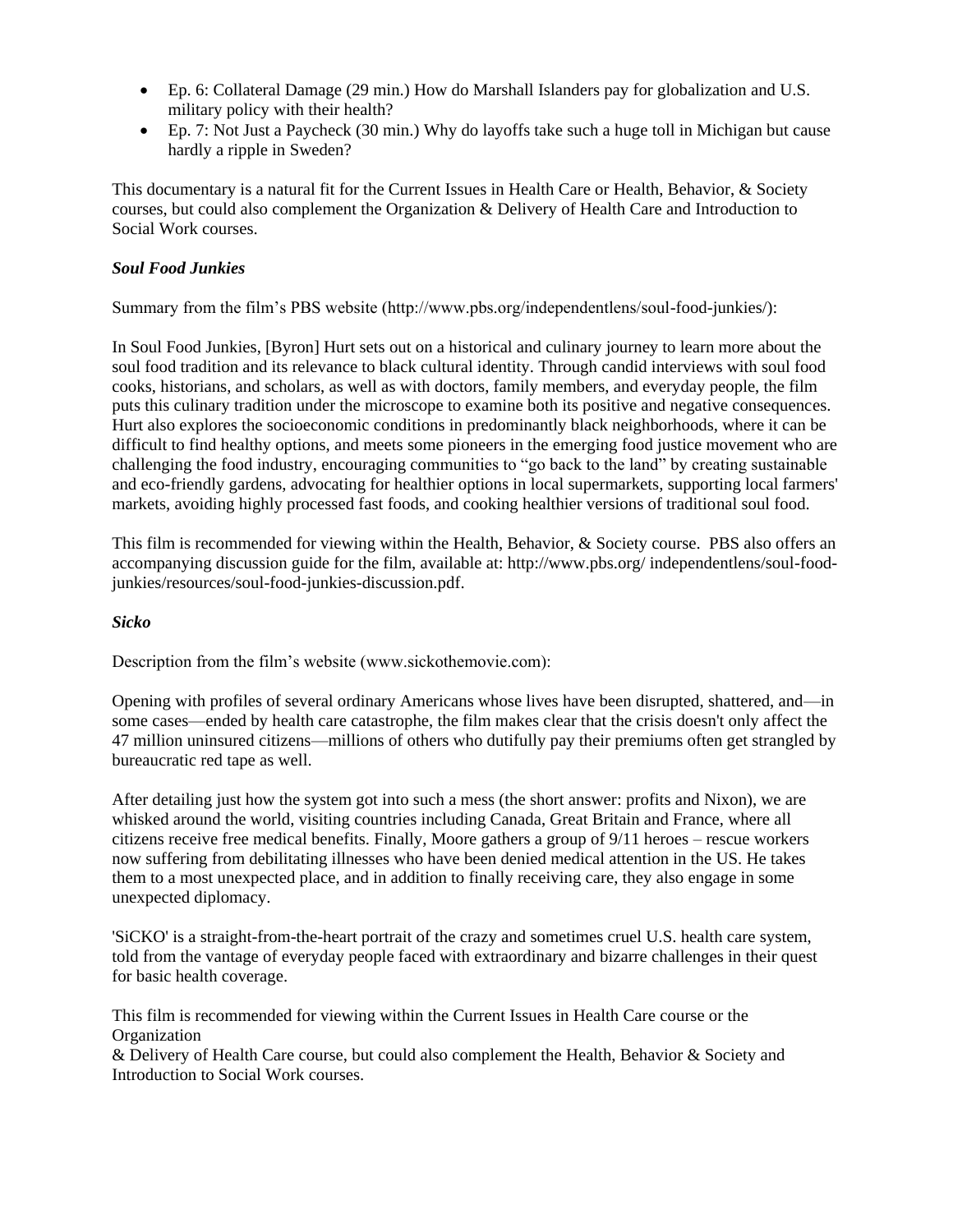#### *Sick Around the World*

Description for this program's website (http://www.pbs.org/wgbh/pages/frontline/ sickaroundtheworld/):

In Sick Around the World, FRONTLINE teams up with veteran Washington Post foreign correspondent T.R. Reid to find out how five other capitalist democracies -- the United Kingdom, Japan, Germany, Taiwan and Switzerland -- deliver health care, and what the United States might learn from their successes and their failures.

This film is recommended for viewing within the Current Issues in Health Care course or the Organization

& Delivery of Health Care course, but could also complement the Health, Behavior & Society and Introduction to Social Work courses. A teacher's guide is available at: http://www.pbs.org/wgbh/pages/ frontline/teach/sickaroundtheworld/. The program is available in its entirety, at no charge, at: http://www.pbs.org/wgbh/pages/frontline/sickaroundtheworld/.

## *Worlds Apart*

Description for the film's website (http://www.fanlight.com/catalog/films/912\_wa.php):

These unique trigger films follow patients and families faced with critical medical decisions, as they navigate their way through the health care system. Filmed in patients' homes, neighborhoods and places of worship, as well as hospital wards and community clinics, Worlds Apart provides a balanced yet penetrating look at both the patients' cultures and the culture of medicine. This series is an invaluable tool for raising awareness about the role sociocultural barriers play in patient-provider communication and in the provision of healthcare services for culturally and ethnically diverse patients.

• Mohammad Kochi, a devout Muslim from Afghanistan, had surgery for stomach cancer, but is now refusing the chemotherapy recommended by his physician. His daughter thinks he may fear that the kind of chemotherapy offered will prevent him from observing daily prayer, and wonders if a professional translator might have avoided misunderstandings. 14 Minutes

• Justine Chitsena needs surgery for a congenital heart defect, but her mother and grandmother, refugees from Laos, worry that the scar left by the operation will damage her in her next reincarnation. They want to seek advice from the local Buddhist temple. 11 Minutes

• Robert Phillips, a health policy analyst who is African-American, believes he's likely to wait twice as long as a white patient for the kidney transplant he needs. He's looking for a new nephrologist — someone who will be more sensitive to his concerns. 10 Minutes

• Alicia Mercado, a Puerto Rican immigrant, has strong beliefs about using natural home remedies rather than prescription medications. Her diabetes, hypertension, asthma and depression have been aggravated by her recent eviction from her apartment of eighteen years, which has also disrupted the continuity of her care. Her son worries about the "assembly line" care he feels she is receiving.

## *13 Minutes*

The interactions between these patients and their healthcare providers reveal a great deal about both problems and opportunities in cross-cultural healthcare. The study guide for this documentary series was designed by cross-cultural medicine educators Drs. Alexander Green, Joseph Betancourt, and Emilio Carrillo. The series consists of four programs, ranging from 10 to 14 minutes each; total combined running time is 47 minutes.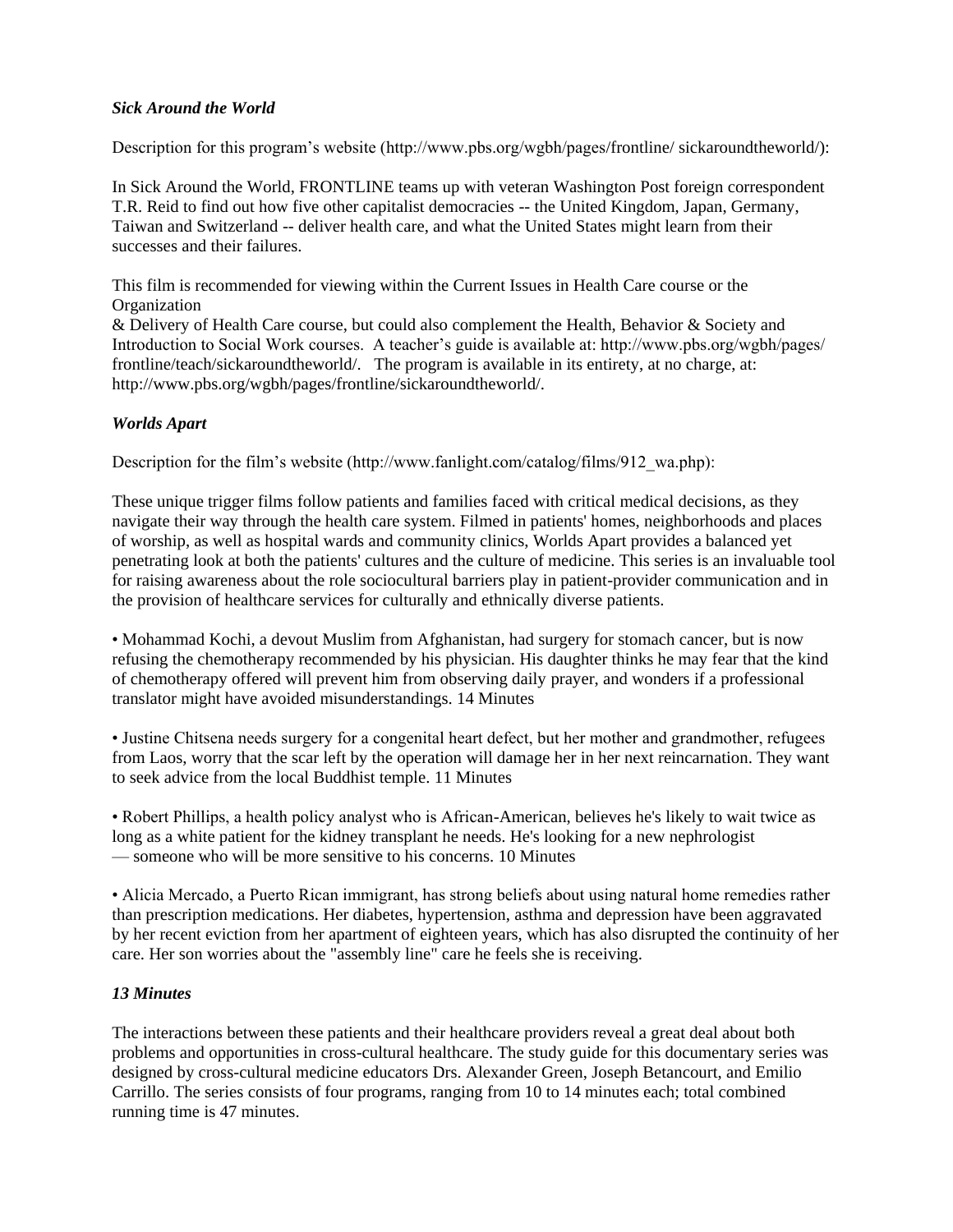This film is recommended for viewing within the Health, Behavior & Society, Current Issues in Health Care, or Organization & Delivery of Health Care course, but could also complement the Introduction to Social Work course.

A facilitator's guide is available at: http://www.fanlight.com/downloads/Worlds\_Apart.pdf.

#### **Short Movies/Programs:**

#### *African-Americans' Distrust of the Health Care System in America: Past and Present*

Available at: https://www.youtube.com/watch?v=JfoSlS8Q9ZQ

#### *Health Reform Hits Main Street*

Description for the Kaiser Family Foundation website (http://kff.org/health-reform/ video/health-reformhits-main-street/):

Confused about how the new health reform law really works? This short, animated movie — featuring the "YouToons" — explains the problems with the current health care system, the changes that are happening now, and the big changes coming in 2014.

This movie is recommended for viewing within the Current Issues in Health Care course or the **Organization** & Delivery of Health Care course.

#### *Crack Babies: A Tale from the Drug Wars*

Description from the report's website (http://retroreport.org/crack-babies-a-tale-from-the-drug-wars/):

In the 1980s, many government officials, scientists, and journalists warned that the country would be plagued by a generation of "crack babies." They were wrong.

Retro Report has gone back to look at the story of these children from the perspective of those in the eye of the storm — tracing the trajectory from the small 1985 study by Dr. Ira Chasnoff that first raised the alarm, through the drumbeat of media coverage that kept the story alive, to the present where a cocaineexposed research subject tells her own surprising life story. Looking back, Crack Babies: A Tale from the Drug Wars shows the danger of prediction and the unexpected outcomes that result when closely-held convictions turn out to be wrong.

This report is recommended for viewing within the Health, Behavior, & Society course or the Introduction to Social Work course.

#### **Web Resources:**

The resources below include websites for healthcare professional organizations, national/regional public health agencies and initiatives, think tanks that focus on health-related issues, and popular media outlets intended to help students become daily consumers of health-related information.

*American Health Care Association:* http://www.ahca.org/.

*American Public Health Association:* www.apha.org

*Association of Baccalaureate Social Work Program Directors:* http://www.bpdonline.org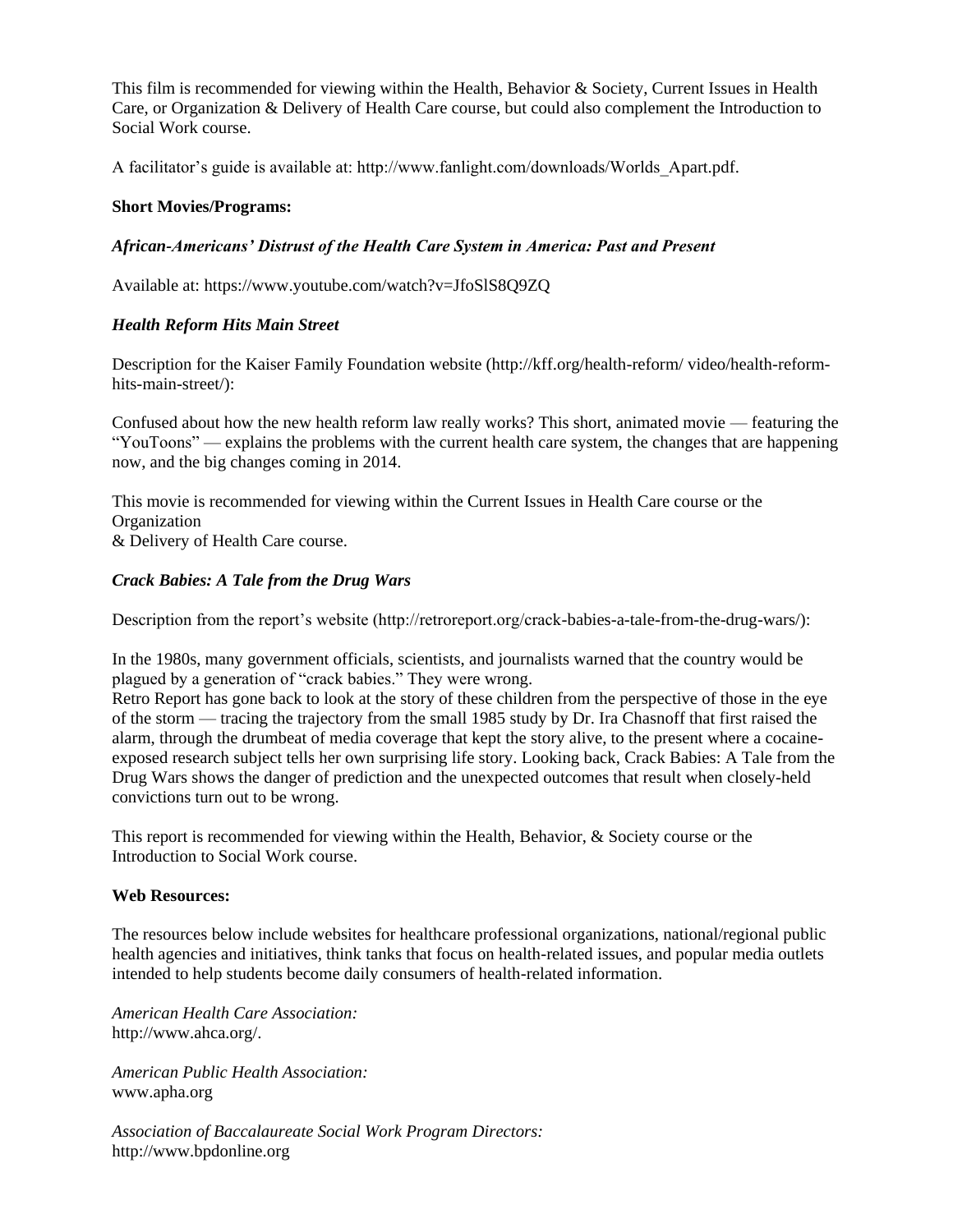*Association of Social Work Boards:* http://www.aswb.org

*Centers for Disease Control and Prevention (CDC)*: [www.cdc.gov](http://www.cdc.gov/)

*Centers for Medicare and Medicaid Services (CMS):* <http://www.cms.gov/>

*Clinical Social Work Federation:* [http://www.cswf.org](http://www.cswf.org/)

*Commonwealth Fund:* <http://www.commonwealthfund.org/>

*Council on Social Work Education:* [http://www.cswe.org](http://www.cswe.org/)

*Eliminating Health Disparities Page:* <http://www.nyam.org/urban-health/eliminating-health-disparities/>

*Health Reform in Action (White House website):* <http://www.whitehouse.gov/healthreform> *Healthcare Information and Management Systems Society (HIMSS)*: <http://www.himss.org/>

*Healthy People 2020*: <http://www.healthypeople.gov/2020/default.aspx>

*Huffington Post Healthy Living Section*: <http://www.huffingtonpost.com/healthy-living/>

 *Introduction to Motivational Interviewing:* https://www.youtube.com/watch?v=s3MCJZ7OGRk

*Kaiser Family Foundation*: [www.kff.org](http://www.kff.org/) *KQED Public Media*:

- Health & Wellness Page: <http://www.kqed.org/science/health/>
- Health Education Resources:

<http://www.kqed.org/education/educators/health-education-resources.jsp>

*Mr. Smith's Smoking Evolution:*  https://www.google.com/ - q=mr+smith%27s+smoking+evolution

*Patient-Centered Primary Care Collaborative:*

*Medical Neighborhood*

https://www.pcpcc.org/content/medical-neighborhood

*National Association of Social Workers (NASW)*:

- National: [www.socialworkers.org](http://www.socialworkers.org/)
- New York City chapter: [www.naswnyc.org](http://www.naswnyc.org/)